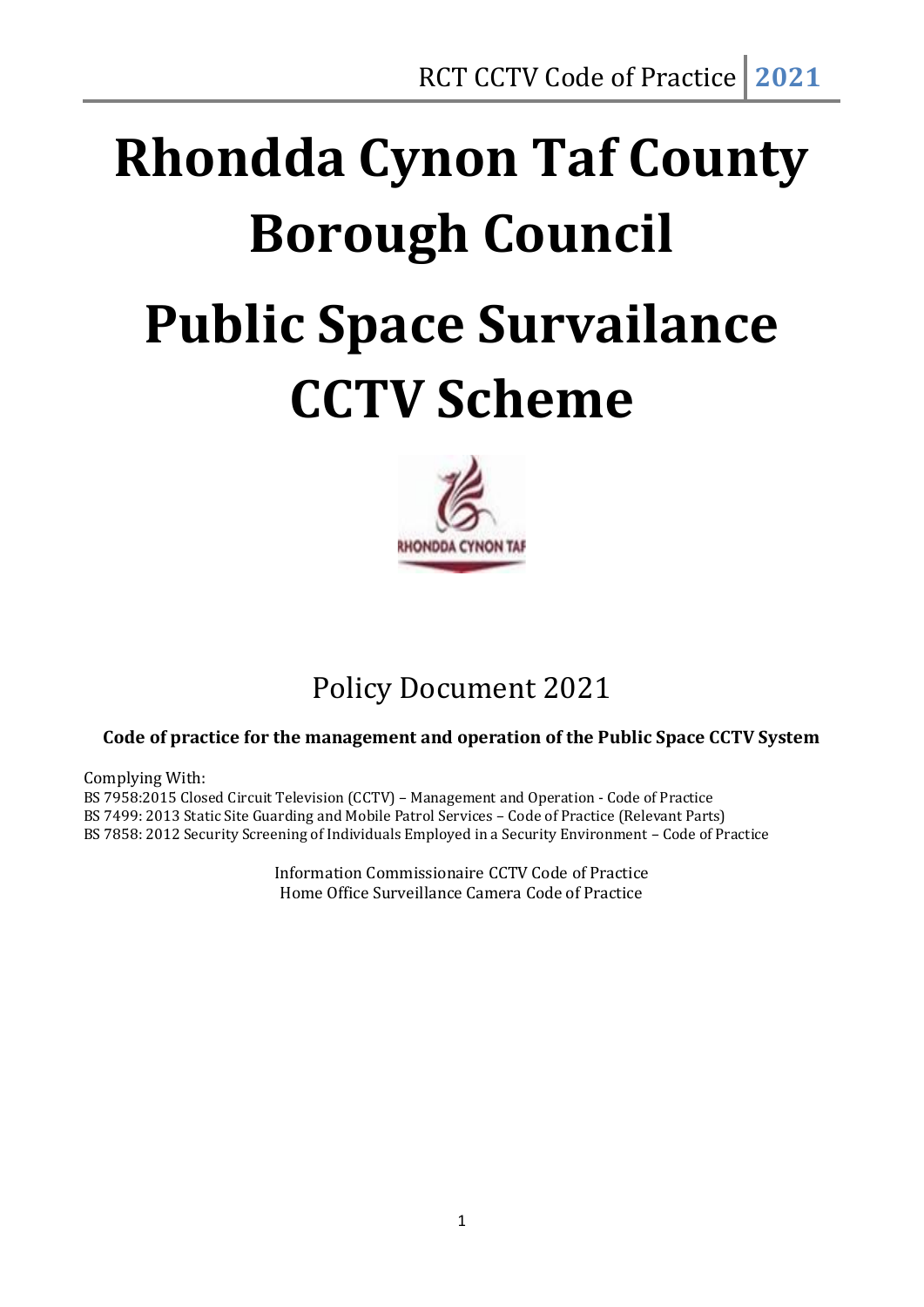#### **Contents**

#### **Section**

- 1. Introduction and Objectives (Page 3)
- 2. Statement of Purpose (Page 4)
- 3. Principles and Policies (Page 7)
- 4. Accountability and Public Information (Page 12)
- 5. Assessment of the system and Code of Practice (Page 13)
- 6. Control and Operation of Cameras (Page14)
- 7. Access and security for the Control Centre and associated equipment (Page 18)
- 8. Management of recorded material (Page 19)
- Appendix A Key Personnel
- Appendix B RCT CCTV Sign
- Appendix C Restricted Access Notice
- Appendix D Camera locations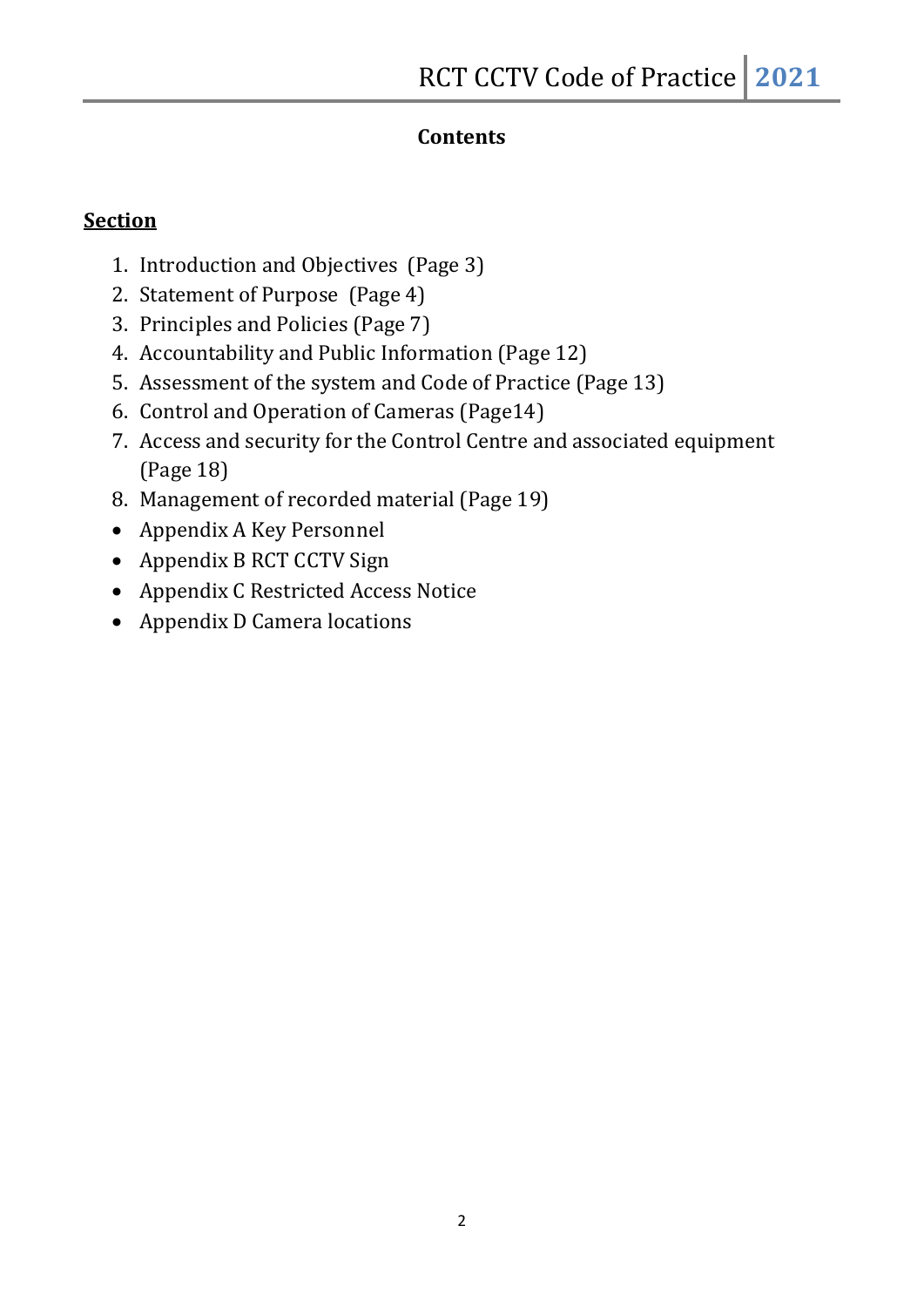#### **1.0 INTRODUCTION AND OBJECTIVES**

#### **Introduction**

*A Closed Circuit Television (CCTV) system has been introduced to Rhondda-Cynon-Taf CBC. This system, known as the 'Rhondda-Cynon-Taf CBC Town Centre CCTV System (hereinafter known as the System), comprises a number of cameras installed at strategic locations. All are fully operational with pan, tilt and zoom facilities. Others are fixed cameras, images from which are presented in the same room. For the purposes of this document, the 'owner' of the system is Rhondda Cynon Taf CBC. For the purposes of the Data Protection Act the 'data controller' for the system is the CCTV Senior Officer. The 'system manager' is the CCTV Senior Officer. The System has been notified to the information Commissioner. Details of key personnel, their responsibilities and contact points are shown at Appendix A to this Code.*

#### **Partnership statement in respect of The Human Rights Act 1998**

The partnership recognises that public authorities and those organisations carrying of the functions of a public service nature are required to observe the obligations imposed by the Human Rights Act 1998, and consider that the use of CCTV in Rhondda Cynon Taf is a necessary, proportionate and suitable tool to help reduce crime, reduce the fear of crime and improve public safety.

This assessment is evidenced by an agreed 'operational requirement 'document. Section 163 of the Criminal Justice and Public Order Act 1994 creates the power for local authorities to provide closed circuit television coverage of any land within their area for the purposes of crime prevention or victim welfare and it is also considered a necessary initiative by the Partners towards their duty under the Crime and Disorder Act 1998.

It is recognised that operation of The System may be considered to infringe on the privacy of individuals. The Partnership recognise that it is their responsibility to ensure that the scheme should always comply with all relevant legislation, to ensure its legality and legitimacy. The scheme will only be used as a proportional response to identified problems and be used only in so far as it is necessary in a democratic society, in the interests of national security, public safety, the economic well being of the area, for the prevention and detection of crime or disorder, for the protection of health and morals, or for the protection of the rights and freedoms of others.

The Codes of Practice and observance of the Operational Procedures contained in the manual shall ensure that evidence is secured, retained and made available as required to ensure there is absolute respect for everyone's right to a free trial.

The System shall be operated with respect for all individuals, recognising the right to be free from inhuman or degrading treatment and avoiding discrimination on any ground such as sex, race, colour, language, religion, political or other opinion, national or social origin, association with a national minority, property, birth or other status.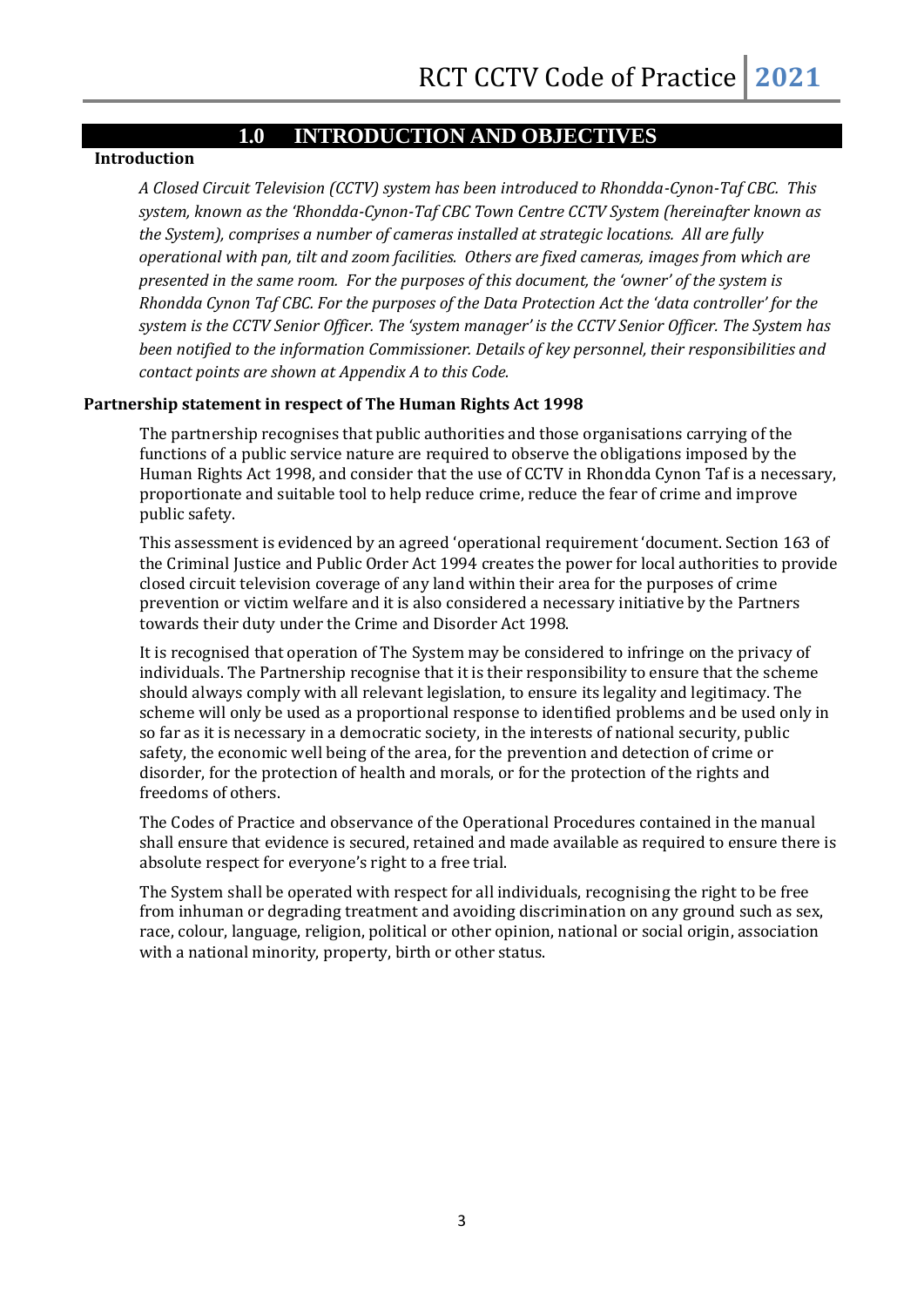#### **Objectives of the System**

The objectives of The System as determined by the owners/partners which form the lawful basis for the processing of data are:-

- *To help reduce the fear of crime*
- *The help deter crime*
- *To help detect crime and provide evidential material for court proceedings*
- *To assist in the overall management of the Town Centres in Rhondda Cynon Taf covered by its town centre CCTV system*
- *To enhance community safety, assist in developing the economic well being of the area and encourage greater use of the Town Centres, shopping areas car parks etc*
- *To assist the Local Authority in its enforcement and regulatory functions within the areas covered*
- *To assist in supporting civil proceedings which will help detect crime*
- *To assist in the training of CCTV operator, the Police and others involved in the use of the CCTV system*

#### **Procedural Manual**

This Code of Practice (hereafter referred to as 'the Code') is supplemented by a separate 'Procedural Manual' which offers instructions on all aspects of the day-to-day operation of the system. To ensure the purpose and principles of the CCTV system are realised, the procedural manual is based and expands upon the contents of this Code of Practice.

#### **2.0 Statement of Purpose**

#### **Purpose**

The purpose of this document is to state the intention of the owners and the managers, on behalf of the partnership as a whole and as far as is reasonably practicable, to support the objectives of *The* System and to outline how it is intended to do so.

The 'Purpose' of the system, and the process adopted in determining the 'Reasons' for implementing 'The System' are as previously defined in order to achieve the objectives detailed within Section 1.

#### **General Principles of Operation**

The system will be operated in accordance with all the requirements and the principles of the Human Rights Act 1998.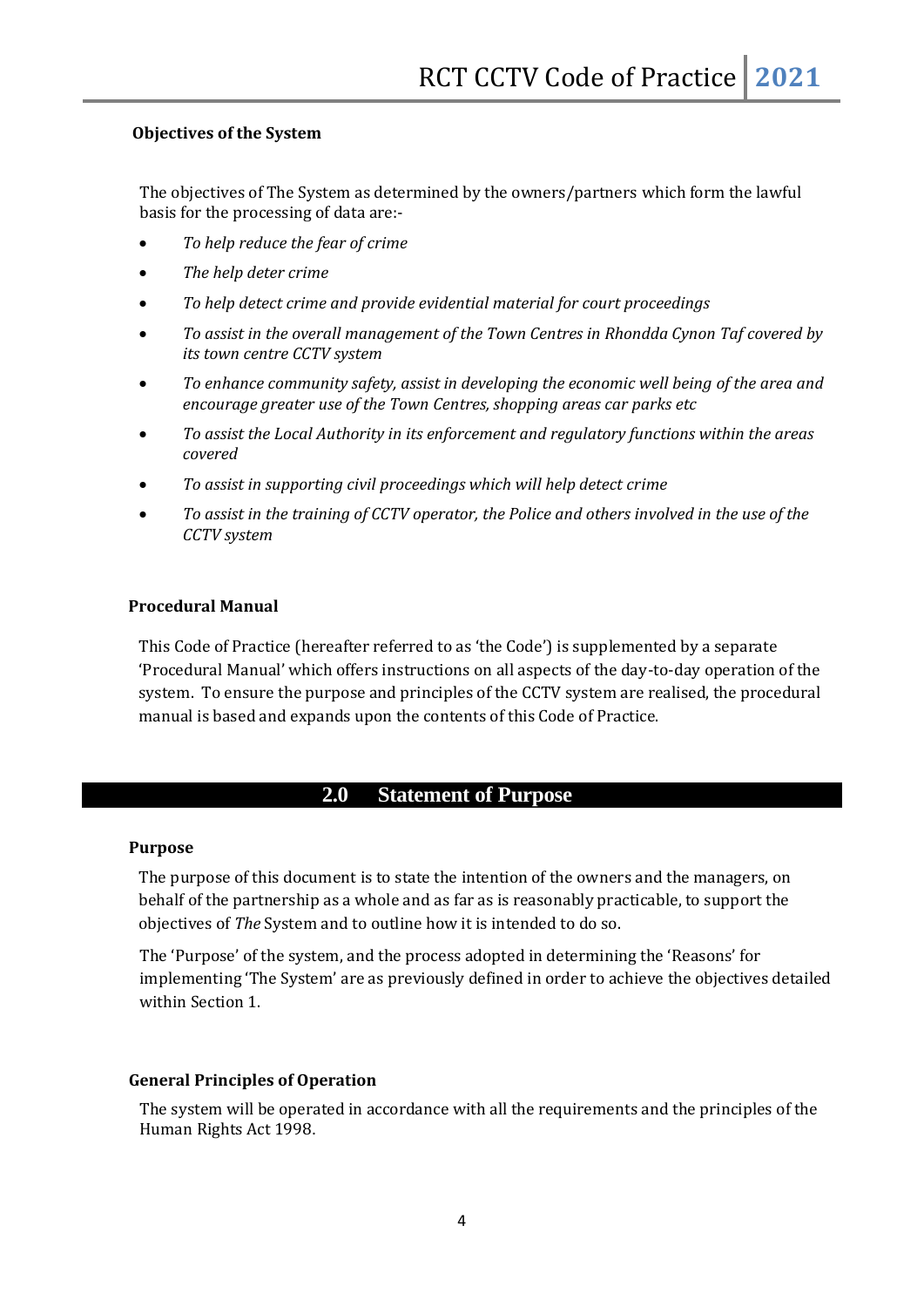The operation of the system will also recognise the need for formal authorisation of any covert 'Directed' surveillance or crime –trend (hotspot') surveillance as required by the Regulation of Investigatory Powers Act 2000 and the police force policy.

The system will be operated in accordance with the Data Protection Act at all times

The System will be operated fairly, within the law, and only for the purposes for which it was established and are identified within this Code, or which are subsequently agreed in accordance with this Code of Practice.

The system will be operated with due regard to the principle that everyone has the right to respect for his or her private and family life and their home.

The public interest in the operation of the system will be recognised by ensuring the security and integrity of operational procedures.

Throughout this Code of Practice it is intended, as far as reasonably possible, to balance the objectives of the CCTV System with the need to safeguard the individual's rights. Every effort has been made throughout the Code to indicate that a formal structure has been put in place, including a complaints procedure, by which it can be identified that the System is not only accountable, but is seen to be accountable.

Participation in the system by any organisation, individual or authority assumes an agreement by all such participants to comply fully with this Code and to be accountable under the Code of Practice.

#### **Copyright**

Copyright and ownership of all material recorded by virtue of The System will remain with the data controller.

#### **Cameras and Area Coverage**

Cameras offer full colour, pan tilt and zoom (PTZ) capability, some of which may automatically switch to monochrome in low light conditions.

None of the cameras forming part of the System will be installed in a covert manner. Some cameras may be enclosed within 'All weather domes' for aesthetic or operational reasons but the presence of all cameras will be identified by appropriate signs.

#### **Monitoring and Recording Facilities**

A staffed monitoring room is located at a suitable location within RCT. The CCTV equipment has the capability of recording all cameras simultaneously throughout every 24 hour period

Secondary monitoring equipment may be located in (other) [police] premises. No equipment, other than that housed within the main CCTV control room shall be capable of recording images from any of the cameras.

CCTV operators are responsible for recording images from selected cameras in real-time, and assist in producing recorded images, replay or copy any pre-recorded data at their discretion and in accordance with the Code of Practice. All viewing and recording equipment shall only be operated by trained and authorised users.

#### **Human Resources**

Unauthorised persons will not have access without an authorised member of staff being present.

The monitoring room shall be staffed by specially selected and trained operators in accordance with the strategy contained within the procedural manual.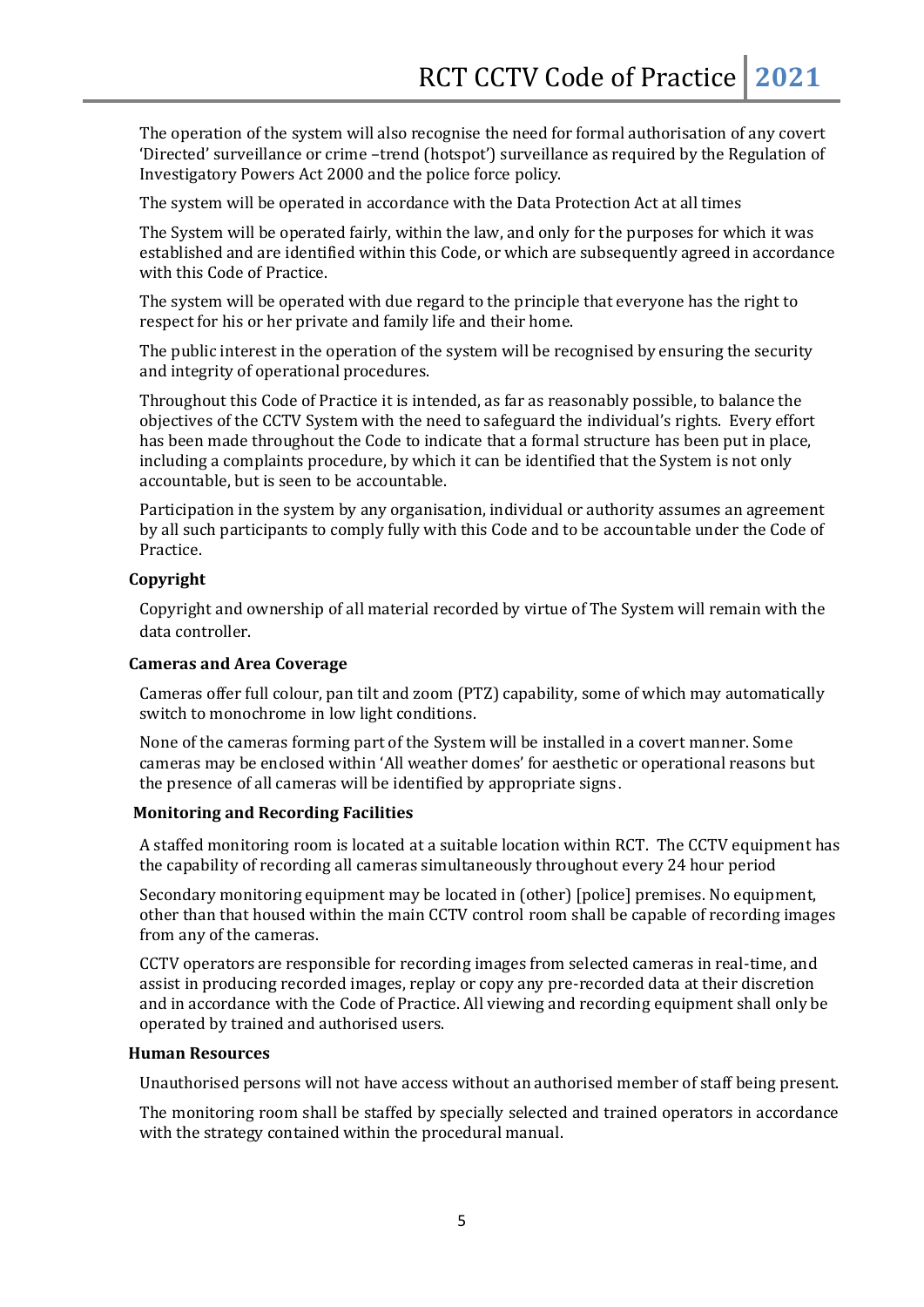All operators shall receive training relevant to their role in the requirements of the Human Rights Act 1998, Data Protection Act 2018 and GDPR2016, Regulation of Investigatory Powers Act 2000 and the Codes of Practice and Procedures. Further training will be provided as necessary.

#### **Processing and Handling of Recorded Material**

All recorded material, will be processed and handled strictly in accordance with this Code of Practice and the Procedural Manual.

#### **Operators Instructions**

Technical instructions on the use of equipment housed within the monitoring room are contained in a separate manual provided by the equipment suppliers.

#### **Changes to the Code or the Procedural Manual**

Any major changes to either the Code of Practice or the Procedural Manual, (i.e. such as will have a significant impact upon the Code of Practice or upon the operation of the system) will take place only after consultation with, and upon the agreement of all organisations with a participatory role in the operation of the system.

A minor change, (i.e. such as may be required for clarification and will not have such a significant impact) may be agreed between the manager and the owners of the system.

Notes

- I. The installation of a CCTV camera is considered to **be overt** unless it is installed in a manner whereby its presence is deliberately intended to be concealed from the view of any person likely to be within the field of view of that camera.
- II. Cameras which may be placed in domes or covered to reduce the likelihood of assessing their field of view, or to protect them from weather or damage, would not be regarded as covert provided that appropriate signs indicating the use of such cameras are displayed in the vicinity.
- III. The use of 'dummy' cameras as part of a CCTV System is strongly discouraged. The greatest deterrent value of a CCTV System is its power to produce evidential material and, in doing so, to reassure those it is intended to protect.
- IV. It is acknowledged that many CCTV Systems are operated on a 'part time' basis or without the benefit of a staffed monitoring room. In such cases reference to 'monitoring rooms' throughout this Code should be applied to existing monitoring and recording facilities as appropriate.
- V. It is also recognised that, in the interest of security and operator safety, CCTV System owners do not wish the precise location of the relevant monitoring room to be included within the text of a Code of Practice.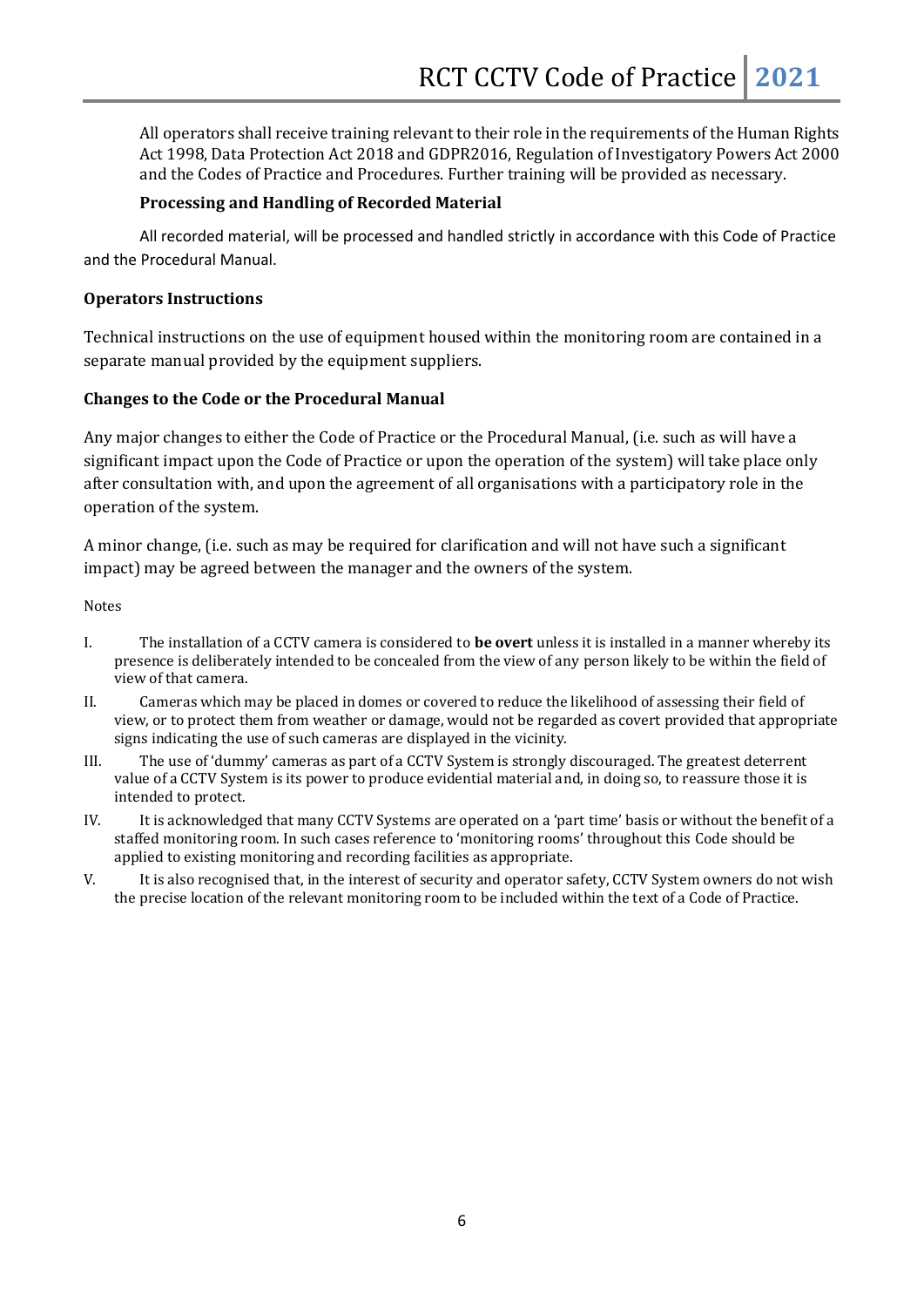#### **3.0 FUNDAMENTAL PRINCIPLES AND POLICIES**

#### **Public Concern**

Although the majority of the public at large may have become accustomed to 'being watched', those who do express concern do so mainly over matters pertaining to the processing of the information, (or data) i.e. what happens to the material that is obtained.

#### **Note:** '*Processing'* means **obtaining, recording** or **holding** the information or data or **carrying out any operation** or **set of operations** on the information or data.

All personal data obtained by virtue of The System, shall be processed fairly and lawfully and, in particular, shall only be processed in the exercise of achieving the stated objectives of the system. In processing personal data there will be total respect for everyone's right to respect for his or her private and family life and their home.

The storage and security of the data will be strictly in accordance with the requirements of the Data Protection Act 1998 and additional locally agreed procedures.

#### **Data Protection and Human rights Legislation**

The operation of The System has been notified to the Office of the Information Commissioner in accordance with current Data Protection legislation.

The 'data controller' for The System' is Rhondda-Cynon-Taf CBC and day to day responsibility for the data will be devolved to the CCTV Senior Officer.

All data will be processed in accordance with the principles of the Data Protection Act, 1998 which, in summarised form, includes, but is not limited to:

- i) All personal data will be obtained and processed fairly and lawfully.
- ii) Personal data will be held only for the purposes specified.
- iii) Personal data will be used only for the purposes, and disclosed only to the people, shown within these codes of practice.
- iv) Only personal data will be held which are adequate, relevant and not excessive in relation to the purpose for which the data are held.
- v) Steps will be taken to ensure that personal data are accurate and where necessary, kept up to date.
- vi) Personal data will be held for no longer than is necessary.
- vii) Individuals will be allowed access to information held about them and, where appropriate, permitted to correct or erase it.
- viii) Procedures will be implemented to put in place security measures to prevent unauthorised or accidental access to, alteration, disclosure, or loss and destruction of, information.

#### **Human Rights Act 1998**

The system will be operated by or on behalf of a public authority, the authority has considered the wider human rights issues and in particular the implications of the European Convention on Human Rights, Article 8 (the right to respect for private and family life).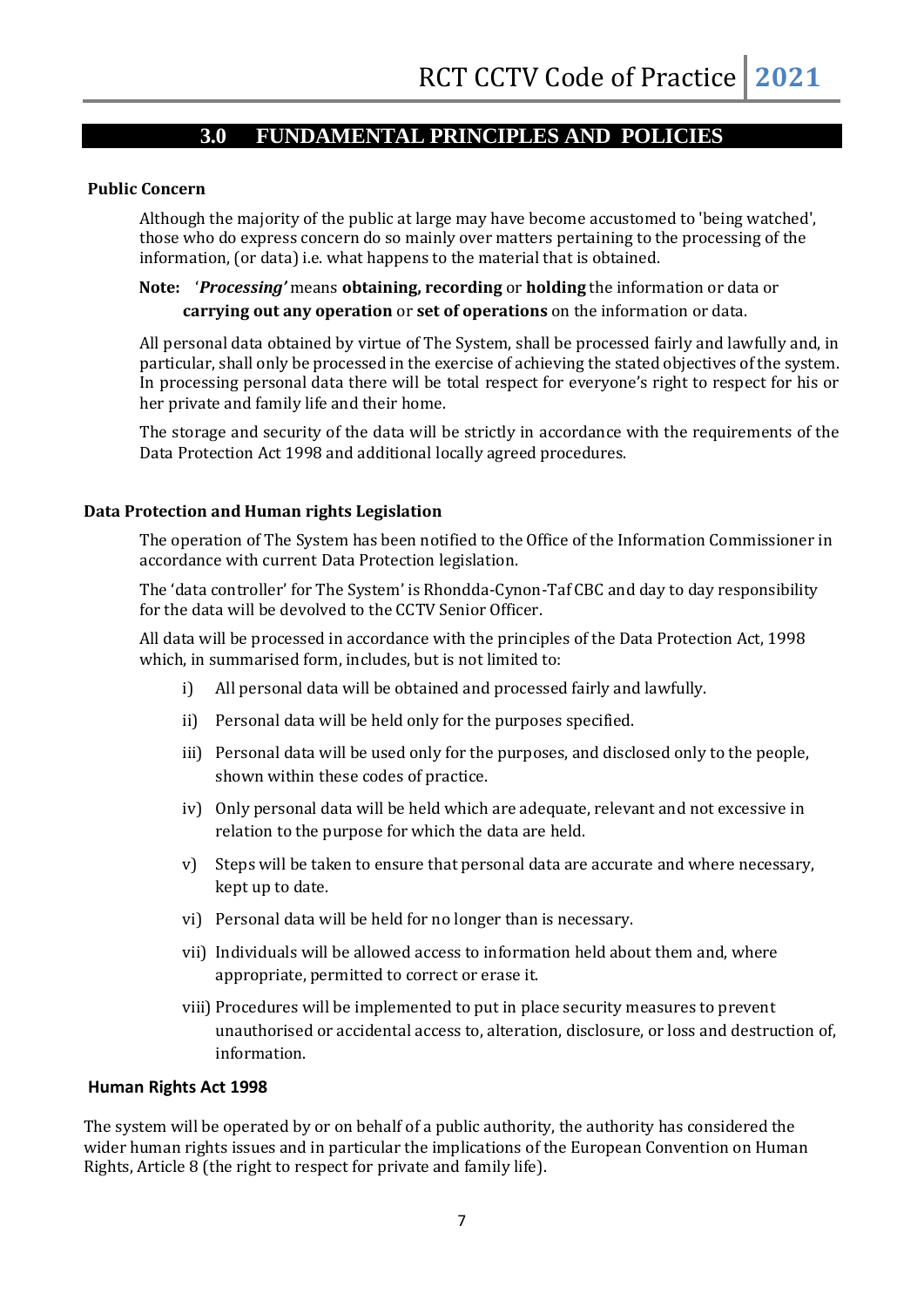Everyone has the right to respect for his private and family life, his home and his correspondence.

There shall be no interference by a public authority with the exercise of this right except such as is in accordance with the law and is necessary in a democratic society in the interests of national security, public safety or the economic well-being of the country, for the prevention of disorder or crime, for the protection of health or morals, or for the protection of the rights and freedoms of others.

Therefore, to comply with Article 8 (1), and Article 8 (2) RCT Council CCTV service will always considers the following:

#### **Criminal Procedures and Investigations Act 1996**

The Criminal Procedures and Investigations Act 1996 came into effect in April 1997 and introduced a statutory framework for the disclosure to defendants of material which the prosecution would not intend to use in the prosecution of its own case (known as unused material) but disclosure of unused material under the provisions of this Act should not be confused with the obligations placed on the data controller by Section 7 of the Data Protection Act 1998, (known as subject access).

#### **Request for information (subject access)**

Any request from an individual for the disclosure of personal data which he / she believes is recorded by virtue of the system will be directed in the first instance to the system manager (CCTV Senior Officer).

The principles of Sections 7 and 8, 10 and 12 of the Data Protection Act 1998 (Rights of Data Subjects and Others) shall be followed in respect of every request

If the request cannot be complied with without identifying another individual, permission from all parties must be considered (in the context of the degree of privacy they could reasonably anticipate from being in that location at that time) in accordance with the requirements of the legislation.

Any person making a request must be able to satisfactorily prove their identity and provide sufficient information to enable the data to be located.

#### **Note Each and every application will be assessed on its own merits and general 'blanket exemptions' will not be applied.**

#### **Freedom of Information Act 2000**

If a request for images is received via a FOIA application and the person requesting is the subject, these will be exempt from the FOIA and will be dealt with under The Data Protection Principles.

Any other requests not involving identification of individuals can be disclosed but only if it does not breach the data protection principles.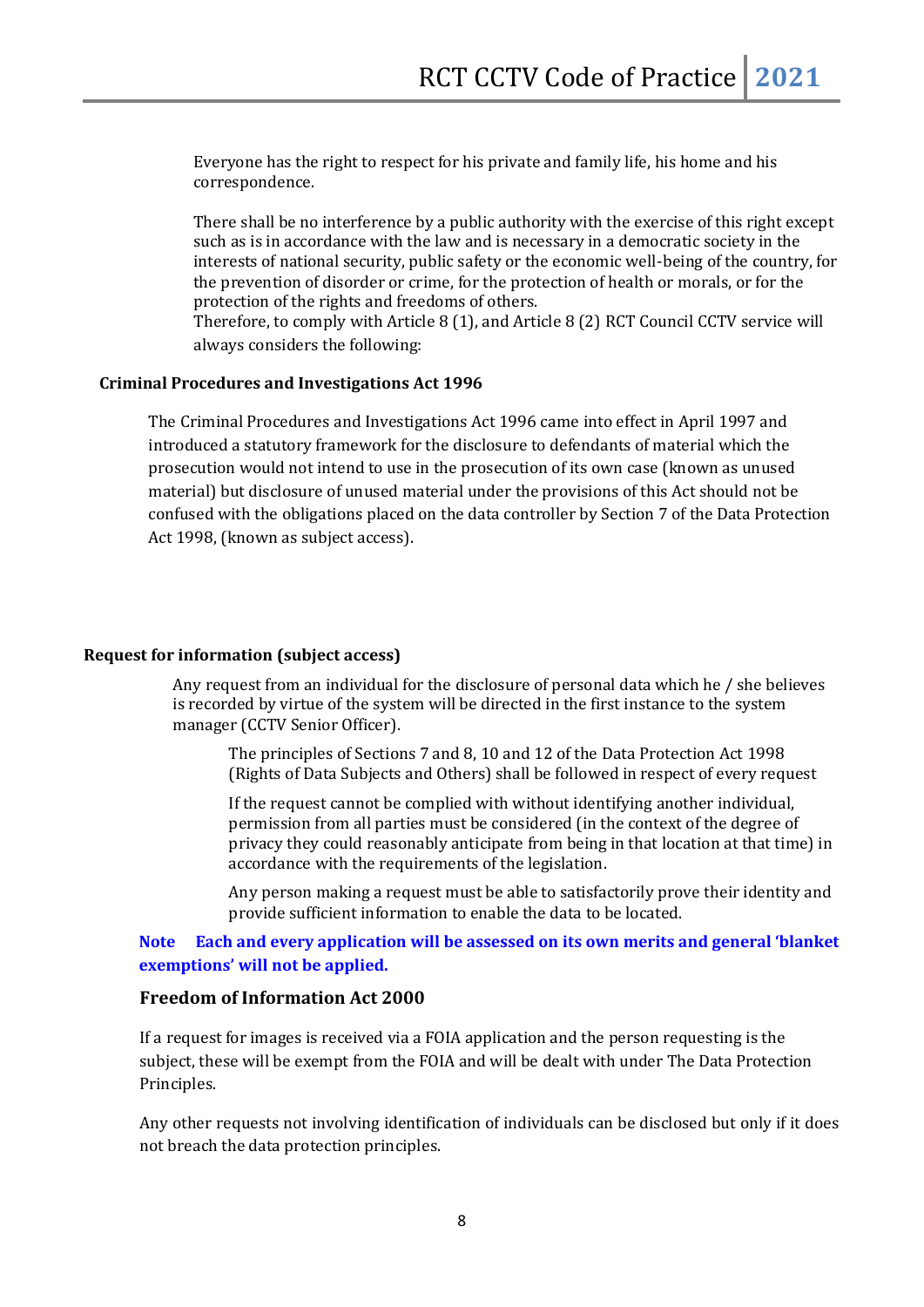#### **Regulation of Investigatory Powers Act 2000**

#### **Introduction**

The Regulation of Investigatory Powers Act 2000 came into force on  $2^{nd}$  October 2000. It places a requirement on public authorities listed in Schedule 1: Part 1 of the act to authorise certain types of covert surveillance during planned investigations.

#### *Background*

General observation forms part of the duties of many law enforcement officers and other public bodies. Police officers will be on patrol at football grounds and other venues monitoring the crowd to maintain public safety and prevent disorder. Officers may also target a crime "hot spot" in order to identify and arrest offenders committing crime at that location. Trading standards or HM Customs & Excise officers might covertly observe and then visit a shop as part of their enforcement function to verify the supply or level of supply of goods or services that may be liable to a restriction or tax. Such observation may involve the use of equipment to merely reinforce normal sensory perception, such as binoculars, or the use of cameras, where this does not involve systematic surveillance of an individual. It forms a part of the everyday functions of law enforcement or other public bodies. This low-level activity will not usually be regulated under the provisions of the 2000 Act.

Neither do the provisions of the Act cover the normal, everyday use of **overt** CCTV surveillance systems. Members of the public are aware that such systems are in use, for their own protection, and to prevent crime*.* However, it had not been envisaged how much the Act would impact on specific, targeted use of public/private CCTV systems by 'relevant Public Authorities' covered in Schedule 1: Part1 of the Act, when used during their planned investigations.

The consequences of not obtaining an authorisation under this Part may be, where there is an interference by a public authority with Article 8 rights (invasion of privacy), and there is no other source of authority, that the action is unlawful by virtue of section 6 of the Human Rights Act 1998 (Right to fair trial) and the evidence obtained could be excluded in court under Section 78 Police & Criminal Evidence Act 1984.

The Act is divided into five parts. Part II is the relevant part of the act for CCTV. It creates a system of authorisations for various types of covert surveillance. The types of activity covered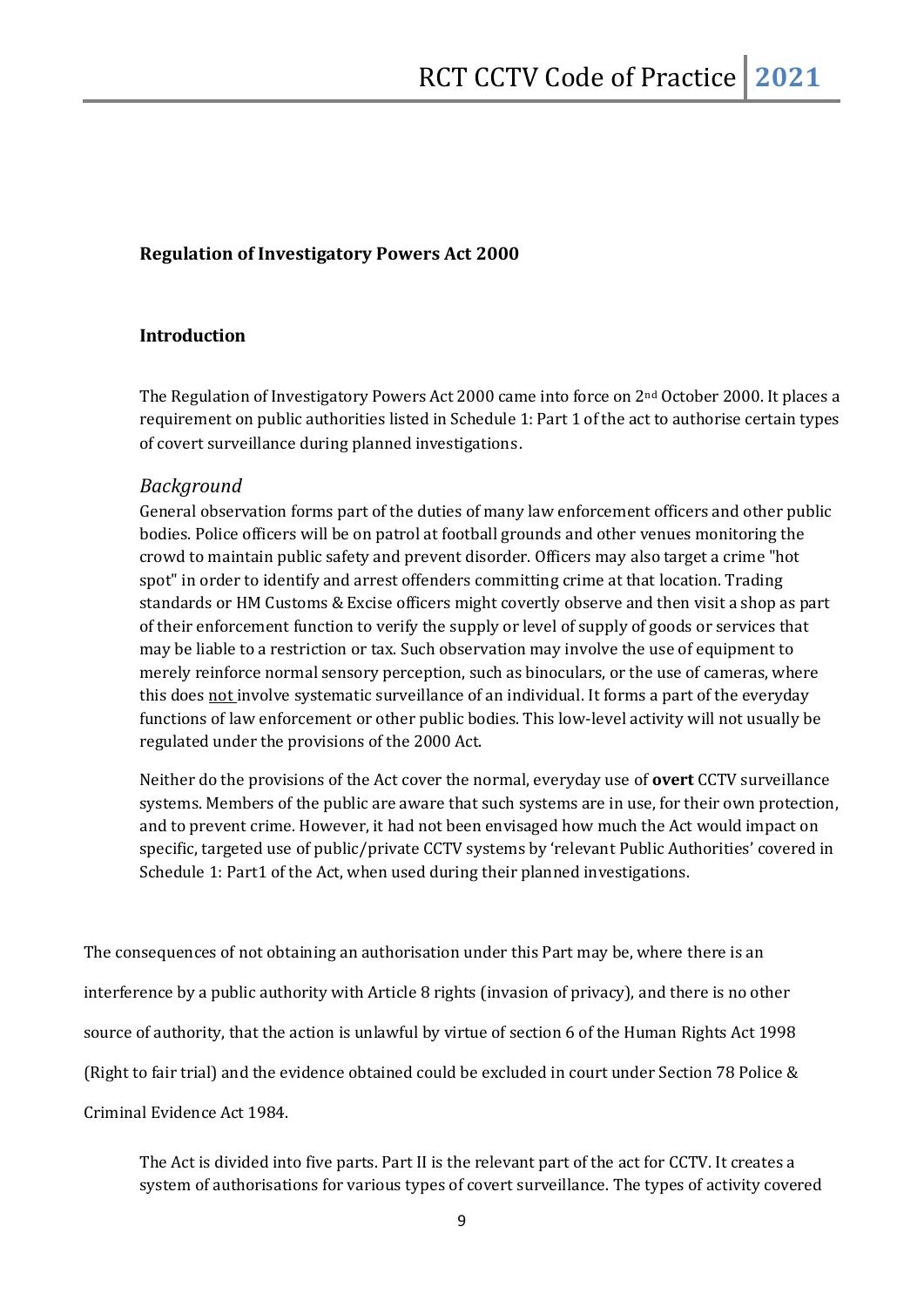are "intrusive surveillance" and "directed surveillance". Both types of surveillance if part of a pre-planned operation will require authorisation from specified persons named in the Act. In addition, the reasons for such surveillance must be clearly indicated and fall within the criteria outlined by this legislation. A procedure is in place for regular reviews to be undertaken into authorisation.

All RCT schemes will observe the criteria laid out in the legislative requirements.

Further information is available from the Home Office website:-

[www.homeoffice.gov.uk/ripa/ripact.htm](http://www.homeoffice.gov.uk/ripa/ripact.htm)

#### **Surveillance Camera Code of Practice**

The [Code](https://www.gov.uk/government/uploads/system/uploads/attachment_data/file/204775/Surveillance_Camera_Code_of_Practice_WEB.pdf) of Practice was a requirement of the Protection of Freedoms Act 2012 and sets out guidelines for CCTV and Automatic Number Plate Recognition (ANPR) systems to ensure their use is open and proportionate and that they are able to capture quality images that give police a better chance to catch criminals and cut crime.

The code has been built upon 12 guiding principles, which provide a framework of good practice that includes existing legal obligations. Those existing obligations include the processing of personal data under the Data Protection Act 1998, a public authority's duty to adhere to the Human Rights Act 1998 and safeguards under the Regulation of Investigatory Powers Act 2000 associated with the use of directed and covert surveillance by a public authority. The use of a surveillance camera system must:

- 1. Always be for a specified purpose which is in pursuit of a legitimate aim and necessary to meet an identified pressing need
- 2. Take into account its effect on individuals and their privacy
- 3. Have as much transparency as possible, including a published contact point for access to information and complaints
- 4. Have clear responsibility and accountability for all surveillance activities including images and information collected, held and used
- 5. Have clear rules, policies and procedures in place and these must be communicated to all who need to comply with them
- 6. Have no more images and information stored than that which is strictly required
- 7. Restrict access to retained images and information with clear rules on who can gain access
- 8. Consider any approved operational, technical and competency standards relevant to a system and its purpose and work to meet and maintain those standards
- 9. Be subject to appropriate security measures to safeguard against unauthorised access and use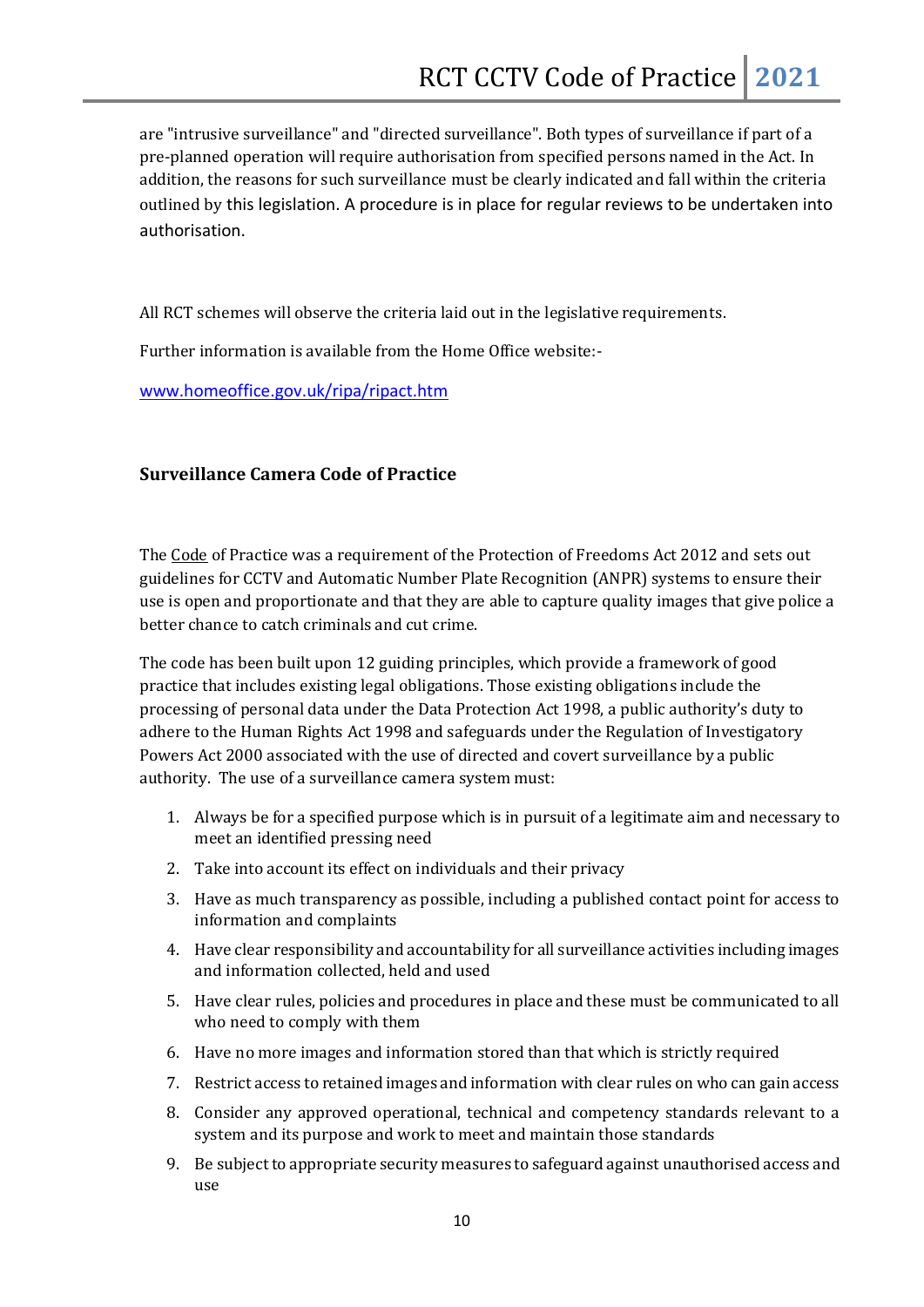- 10. Have effective review and audit mechanisms to ensure legal requirements, policies and standards are complied with
- 11. Be used in the most effective way to support public safety and law enforcement with the aim of processing images and information of evidential value, when used in pursuit of a legitimate aim
- 12. Be accurate and kept up to date when any information is used to support a surveillance camera system which compares against a reference database for matching purposes.

Whilst the above principles are voluntary, Local Authorities must have regard to them and RCT Council will work to achieve continued compliance with the requirements.

Information and a copy of the Codes can be found on [www.gov.uk/government/uploads](http://www.gov.uk/government/uploads)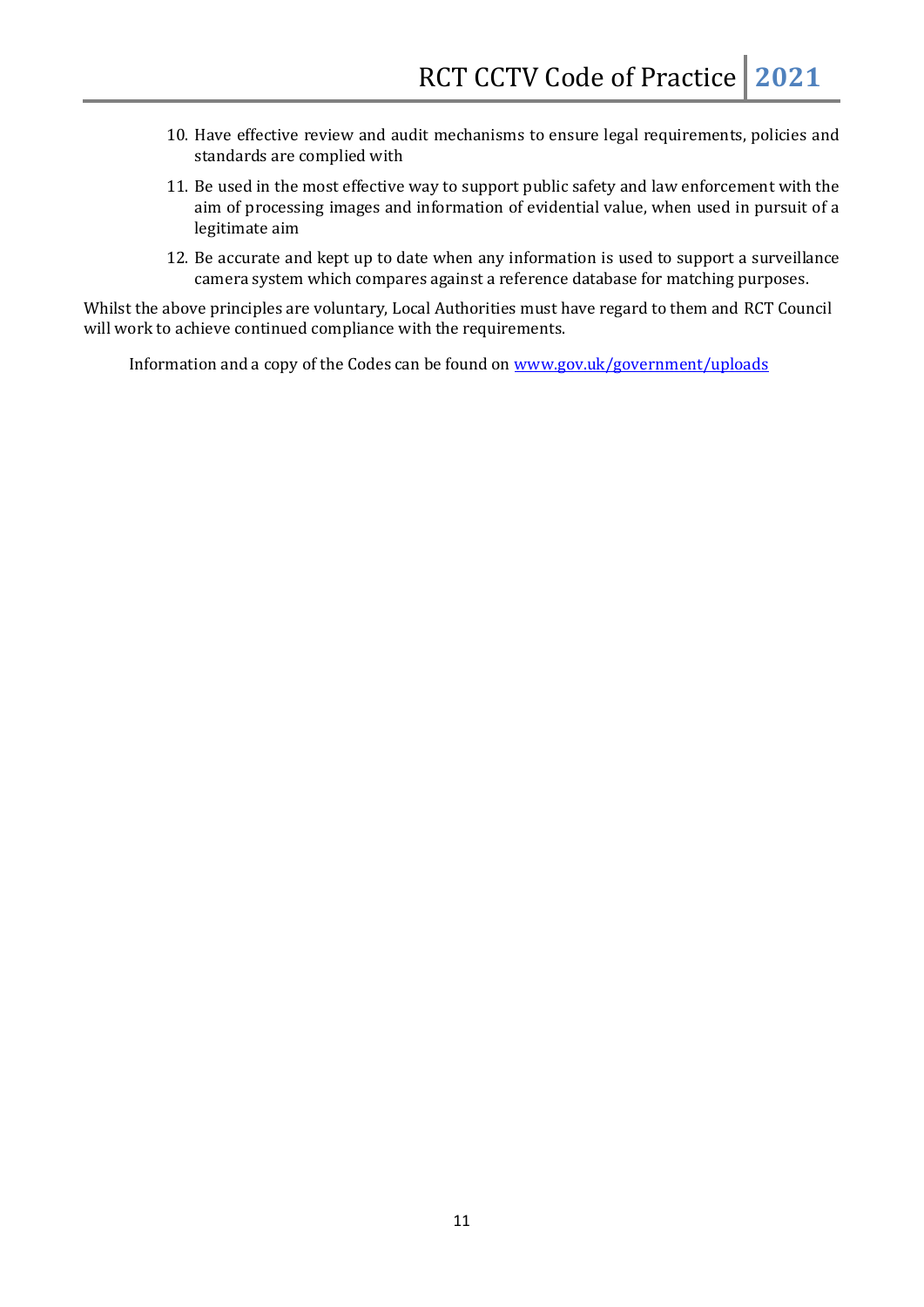#### **4.0 Accountability and Public Information**

**The Public**

For reasons of security and confidentiality, access to the CCTV monitoring room is restricted in accordance with this Code of Practice. However, in the interest of openness and accountability, anyone wishing to visit the room may be permitted to do so, subject to the approval of, and after making prior arrangements with, the manager of the System.

Cameras will not be used to look into private residential property. Where the equipment permits it 'Privacy zones' will be programmed into the system as required in order to ensure that the interior of any private residential property within range of the system is not surveyed by the cameras. If such 'zones' cannot be programmed the operators will be specifically trained in privacy issues.

A member of the public wishing to register a complaint with regard to any aspect of The System may do so by contacting the System Manager's office. All complaints shall be dealt with in accordance with the Authority's complaints procedure. Any performance issues identified will be considered under the organisations disciplinary procedures to which all members of the Authority, including CCTV personnel are subject.

#### **System Manager**

The nominated manager named at Appendix A will have day-to-day responsibility for the system as a whole.

The system will be subject to annual audit,

The system manager will ensure that every complaint is acknowledged in writing within five working days which will include advice to the complainant of the enquiry procedure to be undertaken. A formal report will be forwarded to the nominee of the system owner named at Appendix A giving details of all complaints and the outcome of relevant enquiries.

#### **Note:** *An informal foreshortened process whereby the System Manager informs the system owners of any complaint within 7 working days would be considered Best Practice.*

Statistical and other relevant information, including any complaints made, will be included in the Annual Reports of the Authority, which are made publicly available.

#### **Public Information**

#### Code of Practice

A copy of this Code of Practice shall be published on the Authority's web site, and a copy will be made available to anyone on request. Additional copies will be lodged at police stations and the Authority's *reception* offices.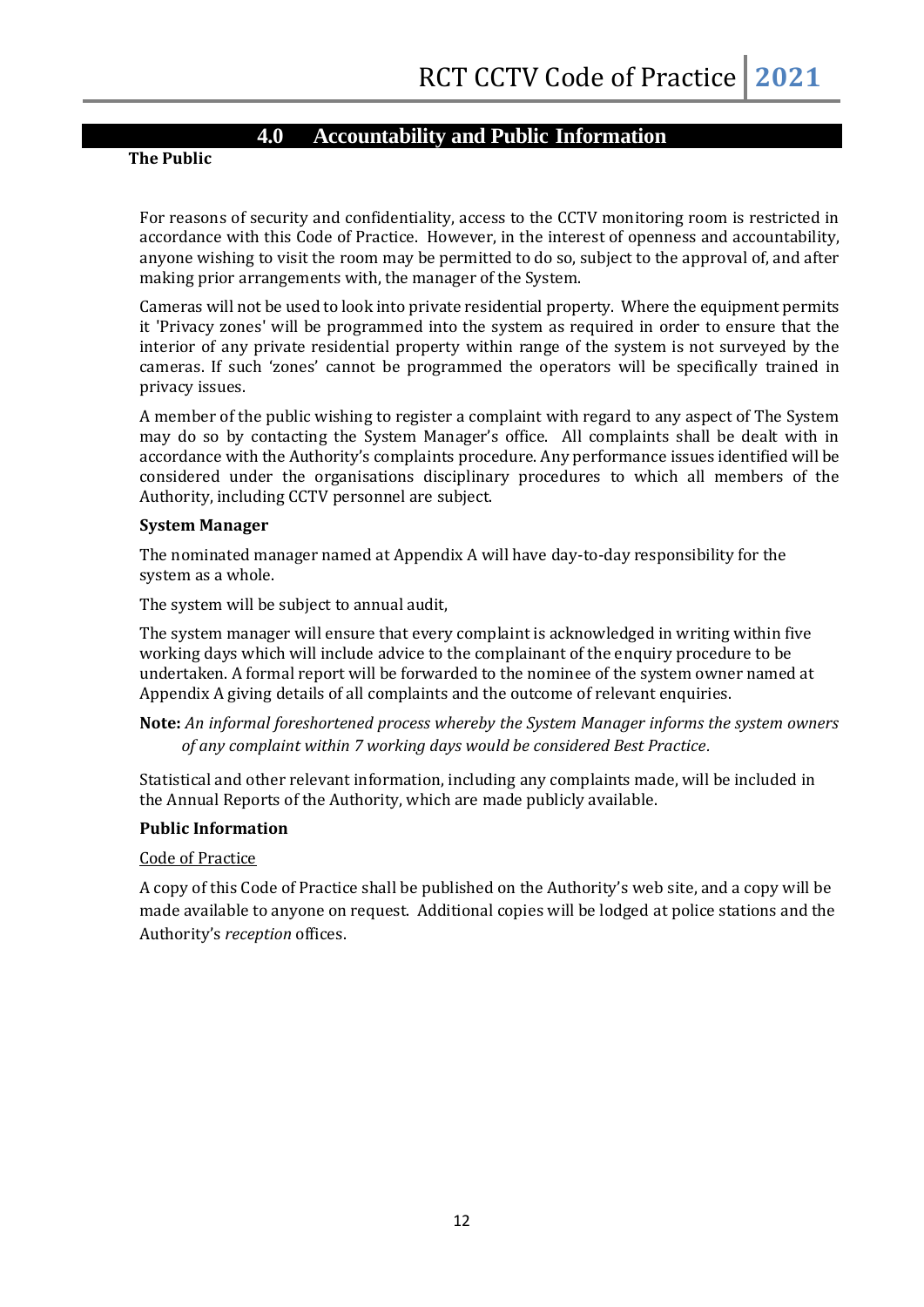#### Annual Report

The annual report and that for subsequent years shall be published by the end of each financial year. A copy of the annual report will also be made available on the Authority's web site.

#### Signs

Signs (As Shown below) will be placed in the locality of the cameras and at main entrance points to the relevant areas, e.g. Railway and Bus stations. The signs will indicate:

- i) The presence of CCTV monitoring;
- ii) The 'ownership' of the system;
- iii) Contact telephone number of the 'data controller' of the system.

#### Appendix B

#### **5.0 Assessment of the system and Code of Practice**

#### **Evaluation**

The System will periodically be independently evaluated to establish whether the purposes of the system are being complied with and whether objectives are being achieved. The format of the evaluation shall comply with that laid down by the Home Office Statistics and Research Directorate in the Home Office Bidding Guidelines and be based on assessment of The Inputs, The Outputs, The Process and the Impact of the scheme.

- *i) An assessment of the impact upon crime: This assessment shall include not only the immediate area covered by the cameras but the wider town area, the Police Divisional and regional areas and national trends.*
- *ii) An assessment of the incidents monitored by the system*
- *iii) An assessment of the impact on town centre business*
- *iv) An assessment of neighbouring areas without CCTV*
- *v) The views and opinions of the public*
- *vi) The operation of the Code of Practice*
- *vii) Whether the purposes for which the system was established are still relevant*
- *viii) Cost effectiveness*

The results of the evaluation will be published and will be used to review and develop any alterations to the specified purpose and objectives of the scheme as well as the functioning, management and operation of the system.

It is intended that evaluations should take place at least every two years.

#### **Monitoring**

The system manager will accept day to day responsibility for the monitoring, operation and evaluation of the system and the implementation of this Code of Practice.

The system manager shall also be responsible for maintaining full management information as to the incidents dealt with by the monitoring room, for use in the management of the system and in future evaluations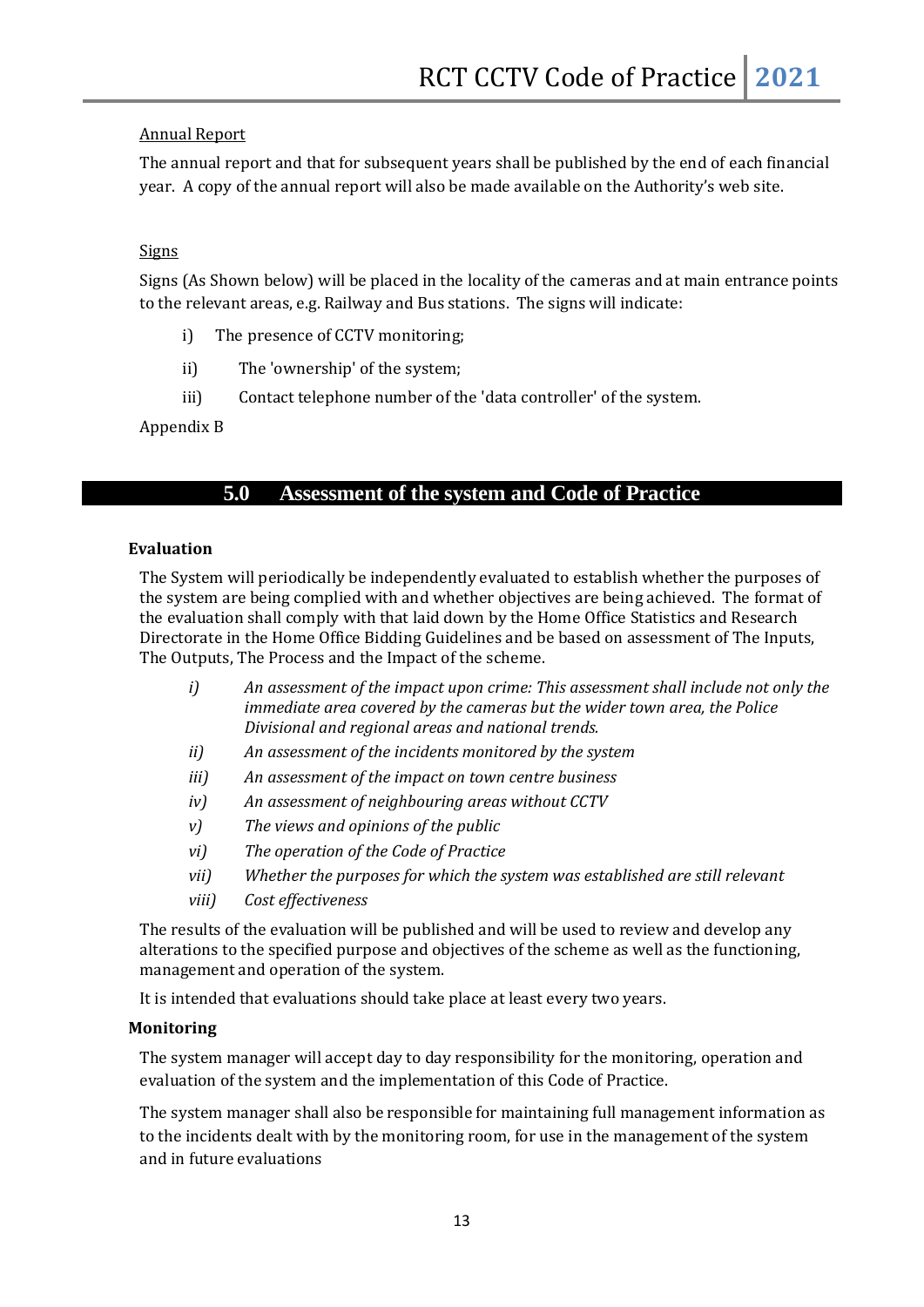#### **Audit**

The Authority's auditor or other appropriate person, or his/her nominated deputy, who is not the system manager, will be responsible for regularly auditing the operation of the system and the compliance with this Code of Practice. Audits, which may be in the form of irregular spot checks, will include examination of the monitoring room records, digital footage history and the content of recorded material.

#### **Inspection**

A body of individuals who have no direct contact or relationship with the operation of the system may be appointed to be responsible for inspecting the operation of the system.

Inspections should take place at least once per calendar year by no more than two people at any one time. The inspectors will be permitted access to the CCTV monitoring room, without prior notice and to the records held therein at any time, provided their presence does not disrupt the operational functioning of the room. Their findings will be reported to the Auditor and their visit recorded in the CCTV monitoring room.

#### **6.0 Control and Operation of Cameras**

#### **Guiding Principles**

Any person operating the cameras will act with utmost probity at all times. All equipment used for monitoring, recording and reviewing shall at all times only be operated by persons who have been trained in their use and the legislative implications of their use.

Every use of the cameras will accord with the purposes and key objectives of the system and shall be in compliance with this Code of Practice.

Cameras will not be used to look into private residential property. 'Privacy zones' may be programmed into the system (whenever practically possible) in order to ensure that the interior of any private residential property within range of the system is not surveyed by the cameras.

**Note:** It may help in allaying any fears of residents living within sight of a camera for provision to be made for them to visit the monitoring room. This could provide reassurance and reinforce the professional approach adapted to the management of the system and adherence to procedures.

Camera operators will be mindful of exercising prejudices which may lead to complaints of the system being used for purposes other than those for which it is intended. The operators may be required to justify their interest in, or recording of, any particular individual, group of individuals or property at any time by virtue of the audit of the system or by the system manager.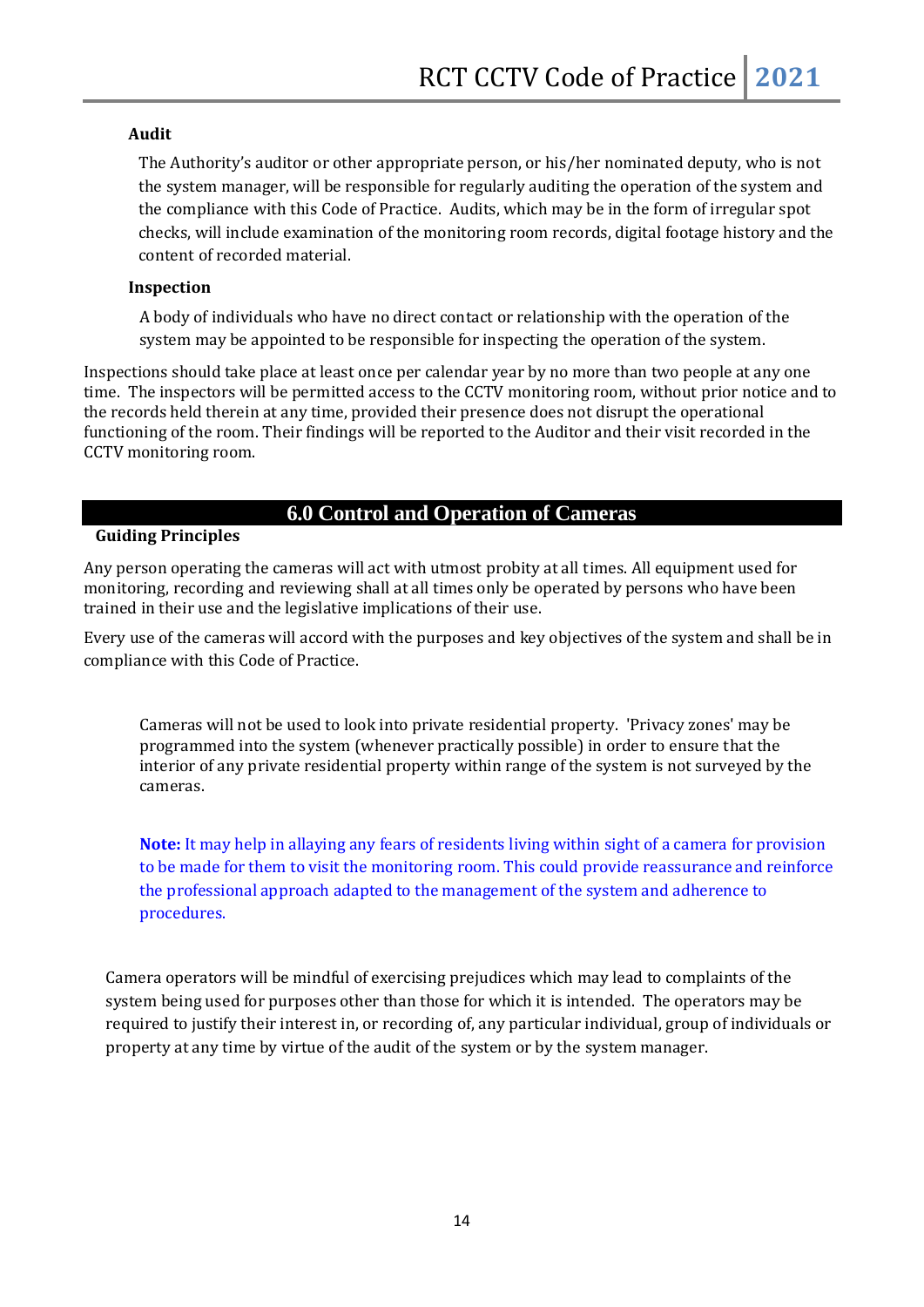#### **Primary Control**

Only those trained (licensed) and authorised members of staff with responsibility for using the CCTV equipment will have access to the operating controls, those operators have primacy of control at all times.

#### **Secondary Control**

Secondary monitoring facilities are provided at an alternate Location.

Subject to permission being granted by the System Manager, secondary control rooms may take control of the operation of the cameras. The use of secondary control and monitoring facilities will be administered and recorded in full accordance with this Code of Practice and the Procedural Manual and does not diminish in any way the obligations imposed on any of the persons involved to comply with all current legislative requirements

#### **Recordings and information gathered from a 'public area' CCTV Surveillance system will be stored accordingly within specified secure storage areas.**

#### **Operational Command of the System by the Police**

Under rare and extreme operational circumstances the Police may make a request to command the use of The System to which this Code of Practice applies. These circumstances may be a major incident or event that has a significant impact on the prevention and detection of crime or public safety. Such use will provide the police with a broad overview of events in order to command the incident.

Such requests will be viewed separately to the use of the systems' cameras with regard to the requirement for an authority for specific types of surveillance under the Regulation of Investigatory Powers Act 2000.

Applications made as above will be considered on the written request of a police officer not below the rank of Superintendent. Any such request will only be accommodated upon the personal written permission of the most senior representative of the System owners, or designated deputy of equal standing. In the event of an urgent need, a verbal request of the senior officer in charge, and in any case an officer not below the rank of Inspector, will be necessary. This should be followed as soon as practicable within 72 hours by a Superintendents' written request.

In the event of such a request being permitted, the Monitoring Room will continue to be staffed, and equipment operated by, only those personnel who are specifically trained to do so, and who fall within the terms of this Code. They will then operate under the command of the police officer designated in the verbal / written request, taking into account their responsibilities under this code.

In very extreme circumstances a request may be made for the Police to take total control of The System in its entirety, including the staffing of the monitoring room and personal control of all associated equipment, to the exclusion of all representatives of the System owners. Any such request should be made to The System manager in the first instance, will consult personally with the most senior officer of The System owners (or designated deputy of equal standing). A request for total exclusive control must be made in writing by a police officer not below the rank of Assistant Chief Constable or person of equal standing.

#### **Primary Control**

Only those trained (licensed) and authorised members of staff with responsibility for using the CCTV equipment will have access to the operating controls, those operators have primacy of control at all times.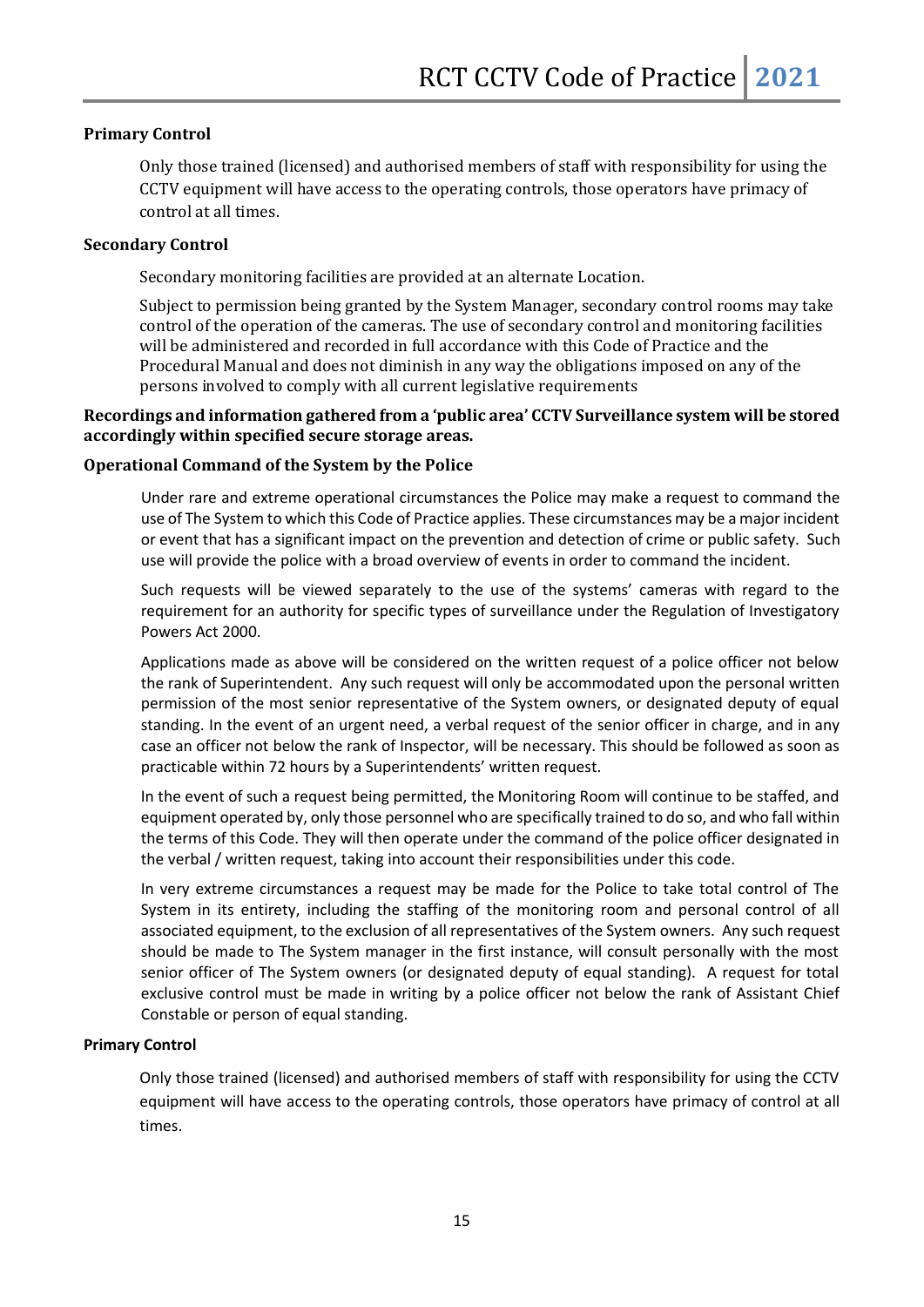#### **Secondary Control**

Secondary monitoring facilities are provided at Pontypridd Police Station

Subject to permission being granted by the System Manager, secondary control rooms may take control of the operation of the cameras. The use of secondary control and monitoring facilities will be administered and recorded in full accordance with this Code of Practice and the Procedural Manual and does not diminish in any way the obligations imposed on any of the persons involved to comply with all current legislative requirements.

#### **Maintenance of the system**

- To ensure compliance with the Information Commissioners Code of Practice and that images recorded continue to be of appropriate evidential quality The System shall be maintained in accordance with the requirements of the Procedural Manual under a maintenance agreement.
- The maintenance agreement will make provision for regular/ periodic service checks on the equipment which will include cleaning of any all weather domes or housings, checks on the functioning of the equipment, and any minor adjustments that need to be made to the equipment settings to maintain picture quality.
- The maintenance will also include regular periodic overhaul of all the equipment and replacement of equipment which is reaching the end of its serviceable life.
- The maintenance agreement will also provide for 'emergency' attendance by a specialist CCTV engineer on site to rectify any loss or severe degradation of image or camera control.
- The maintenance agreement will define the maximum periods of time permitted for attendance by the engineer and for rectification of the problem depending upon the severity of the event and the operational requirements of that element of the system.
- It is the responsibility of the system manager to ensure appropriate records are maintained in respect of the functioning of the cameras and the response of the maintenance organisation.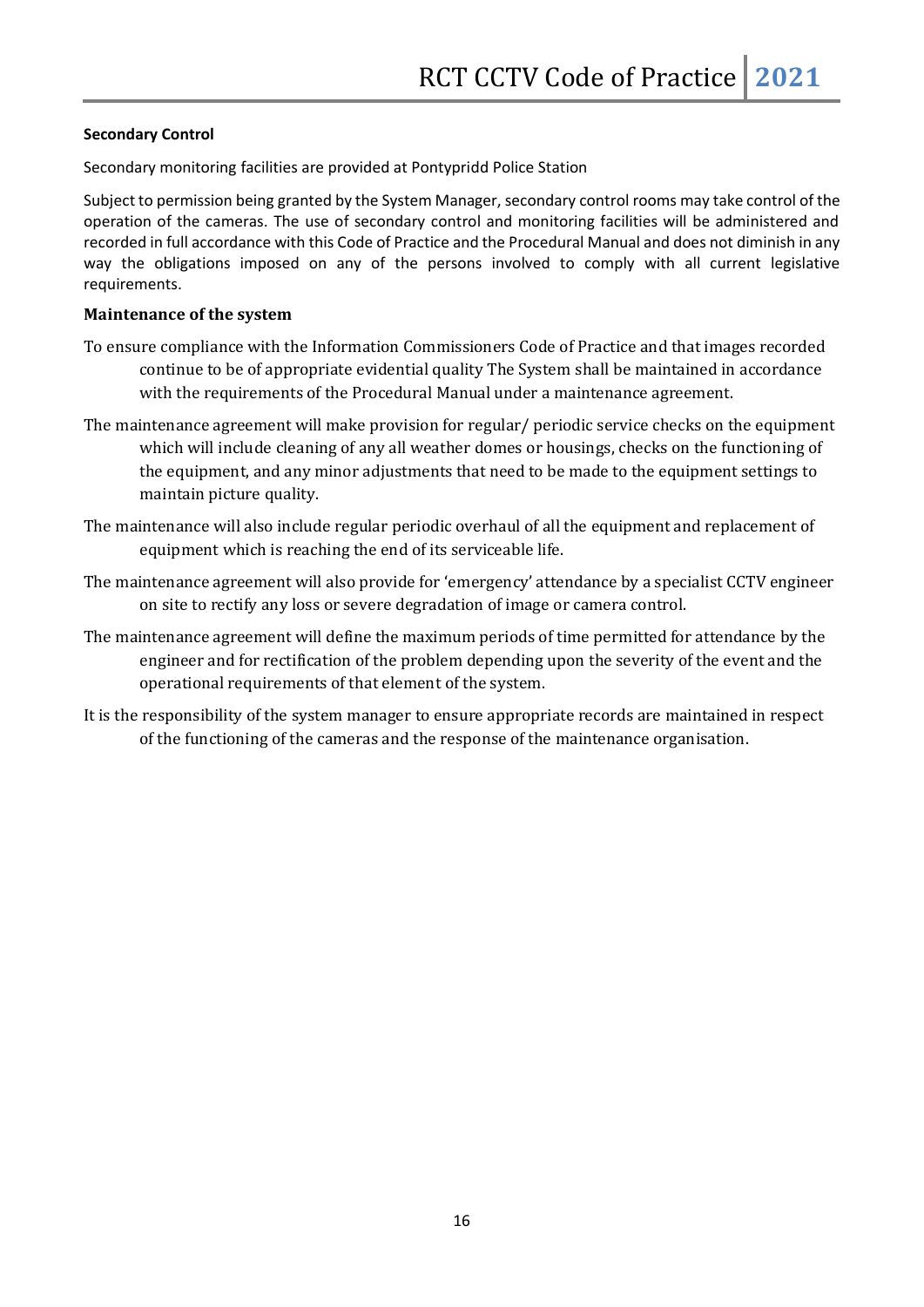#### **7.0 Access and Security for Control Centre and associated equipment**

#### **Authorised Access**

Only trained (licensed) and authorised personnel will operate any of the equipment located within the CCTV monitoring room, (or equipment associated with the CCTV System).

#### **Public access**

Public access to the monitoring and recording facility will be prohibited except for lawful, proper and sufficient reasons and only then with the personal authority of the system manager. Any such visits will be conducted and recorded in accordance with the Procedural Manual.

#### **Authorised Visits**

Visits by inspectors or auditors do not fall into the scope of the above paragraph and may take place at any time, without prior warning. No more than two inspectors or auditors will visit at any one time. Inspectors or Auditors will not influence the operation of any part of the system during their visit. The visit will be suspended in the event of it being operationally inconvenient. Any such visit should be recorded in the same way as that described above.

#### **Declaration of Confidentiality**

Regardless of their status, all visitors to the CCTV monitoring room, including inspectors and auditors, will be required to sign the visitor's book and details recorded electronically on the system; this will include a declaration of confidentiality.

**Note: E**ach page of the Visitor Book includes a declaration of confidentiality as a constant reminder of their obligations. The wording is as follows:-

*In being permitted entry to this area I acknowledge that the precise location of the CCTV monitoring room is and should remain confidential. I also agree not to divulge any information obtained, overheard or overseen during my visit.* 

*This entry accompanied by your signature in the visitors log is your acceptance of these terms.* 

A notice is to be displayed at the entrance to the room to inform visitors that they are entering a restricted area. A typical notice is included in Appendix C

#### **Security**

Authorised personnel will normally be present at all times when the equipment is in use. If the monitoring facility is to be left unattended for any reason it will be secured. In the event of the monitoring room having to be evacuated for safety or security reasons, the provisions of the Procedural Manual will be complied with.

Visitors and Staff enter/exit the control centre via an electronic access system - authorised personnel are supplied with a fob. Visitors are granted access manually and must sign the necessary documents as stated in this section.

**Note :** A fixed view camera located external to the control room provides operators with a view of persons before access is granted.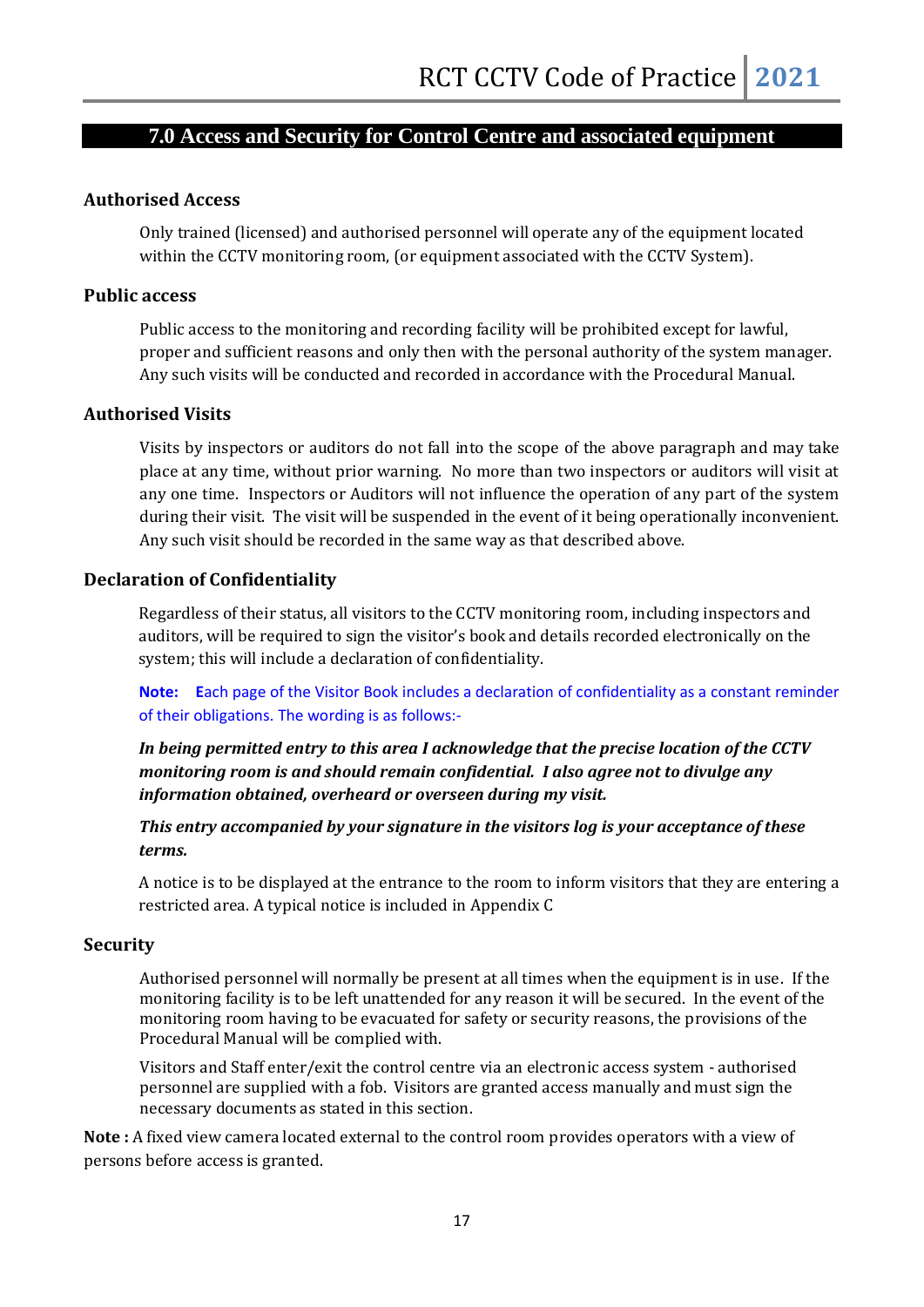#### **8.0 Management of Recorded Material**

#### *Guiding Principles*

For the purposes of this Code 'recorded material' means any material recorded by, or as the result of, technical equipment which forms part of The System, but specifically includes images recorded digitally, or by way of copying, including video prints.

Every recording obtained by using The System has the potential of containing material that has to be admitted in evidence at some point during its life span.

Members of the community must have total confidence that information recorded about their ordinary every day activities by virtue of The System, will be treated with due regard to their individual right to respect for their private and family life.

It is therefore of the utmost importance that irrespective of the means or format (e.g. paper copy, video tape, digital tape, CD, or any form of electronic processing and storage) of the images obtained from the system, they are treated strictly in accordance with this Code of Practice and the Procedural Manual from the moment they are received by the monitoring room until final destruction. Every movement and usage will be meticulously recorded.

Access to and the use of recorded material will be strictly for the purposes defined in this Code of Practice only.

Recorded material will not be copied, sold, otherwise released or used for commercial purposes or for the provision of entertainment.

#### *National standard for the release of data to a third party*

Every request for the release of personal data generated by this CCTV System will be channelled through the System Manager. The System Manager will ensure the principles contained within this Code of Practice are followed at all times.

In complying with the national standard for the release of data to third parties, it is intended, as far as reasonably practicable, to safeguard the individual's rights to privacy and to give effect to the following principles:

- Recorded material shall be processed lawfully and fairly, and used only for the purposes defined in this Code of Practice;
- Access to recorded material will only take place in accordance with the standards outlined in this Code of Practice;
- The release or disclosure of data for commercial or entertainment purposes is specifically prohibited.

If material is to be shown to witnesses, including police officers, for the purpose of obtaining identification evidence, it must be shown in accordance with the Procedural Manual.

It may be beneficial to make use of 'real' footage for the training and education of those involved in the operation and management of CCTV systems, and for those involved in the investigation, prevention and detection of crime. Any material recorded by virtue of this CCTV system will only be used for such bona fide training and education purposes. Recorded material will not be released for commercial or entertainment purposes.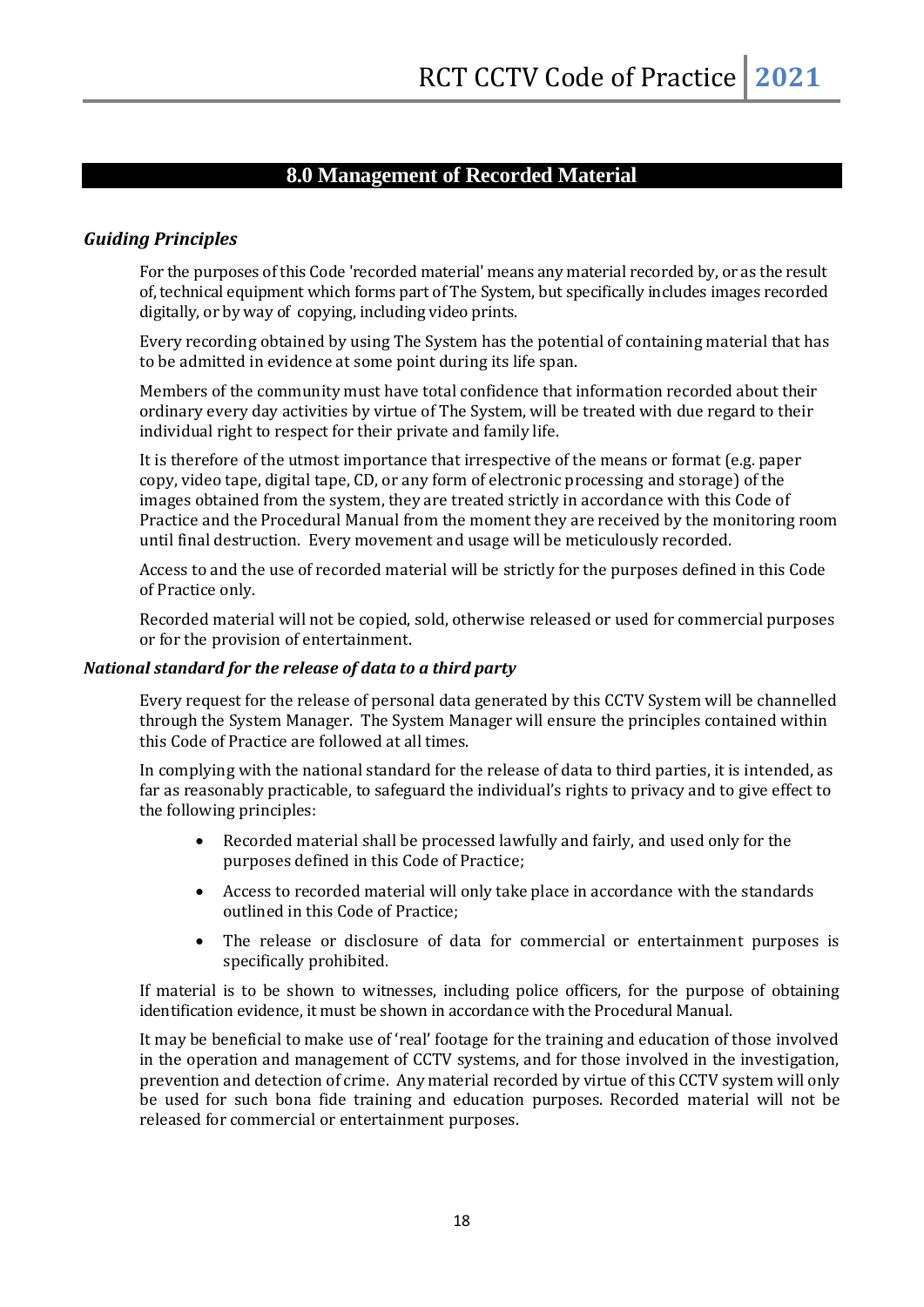#### *Recording Policy*

Subject to the equipment functioning correctly, images from every camera will be recorded throughout every 24-hour period in 12-hour time-lapse mode, through digital multiplexers onto Digital recorders. The number of images through each multiplexer will be such that the time between successive frames once played back in time lapse mode shall not exceed 2 seconds.

Images from selected cameras will be recorded in real time at the discretion of the CCTV operators or as directed by the System Manager.

#### **CD/DVD - Provision & Quality**

To ensure the quality of the disks, and that recorded information will meet the criteria outlined by current Home Office guidelines, only CD/DVD R, are to be used with the system.

#### *Retention*

Recorded footage will be retained for a period of (31 Days) [one calendar month] before being overwritten.

CD/DVD's will be always be used and stored in accordance with the Procedural Manual. At the conclusion of their life within the CCTV System they will be destroyed and the destruction certified.

#### *Disk Register*

Each Disk will have a unique tracking record maintained in accordance with the procedural manual.

#### *Data or electronic transfer*

*Provision has been made to transfer data to authorised persons via egress switch.* 

#### *(***UK Government CPA certification)**

A full audit trail of the transfer of that data is retained on the system and recorded on the main egress account.

#### *Evidential Footage*

In the event of footage being required for evidential purposes the procedures outlined in the

Procedural Manual will be strictly complied with.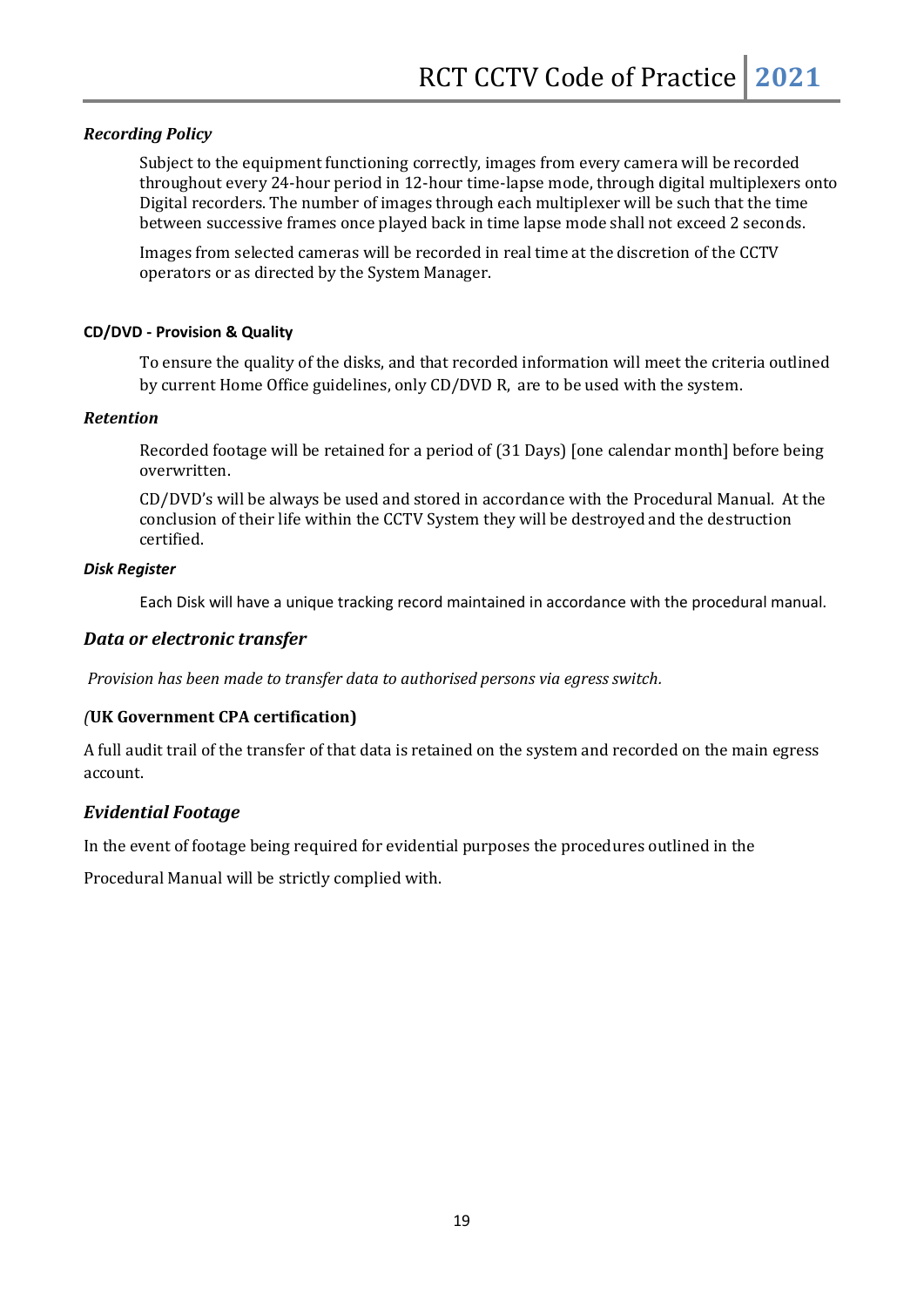### **Appendix A Key Personnel and Responsibilities**

**1. System Owners - Rhondda-Cynon-Taf CBC**

#### **The System Manager is the**

CCTV Senior Officer Tel: 01443 425005

Rhondda Cynon Taf County Borough Council CCTV Control Centre

Ty Elai Williamstown

CF401NY

*[Wayne.bluck@rctcbc.gov.uk](mailto:Wayne.bluck@rctcbc.gov.uk)*

#### **Responsibilities:**

- Rhondda-Cynon-Taf CBC is the 'owner' of the system.
- The CCTV Manager will be the single point of reference on behalf of the owners.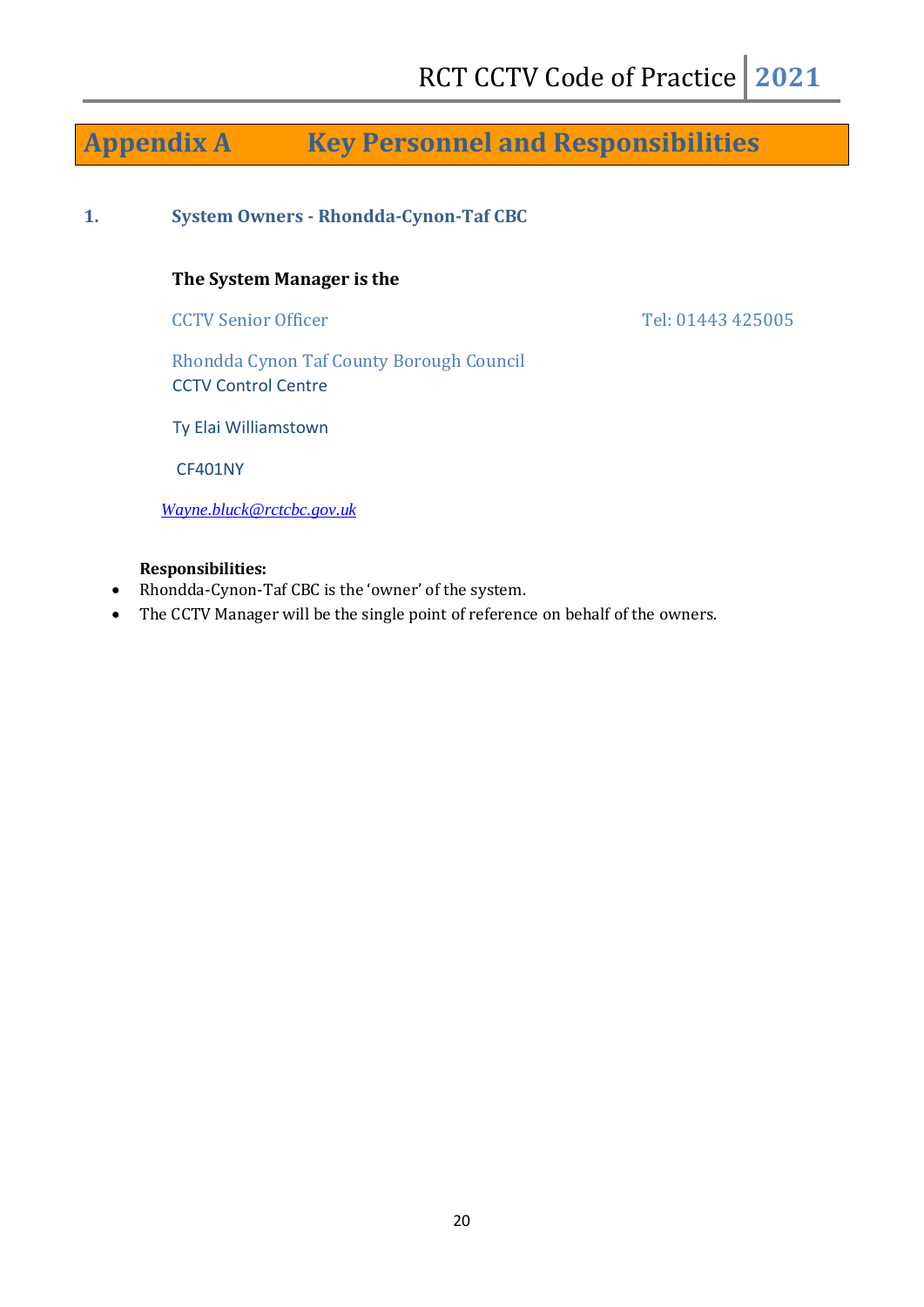**Appendix B RCT CCTV Sign**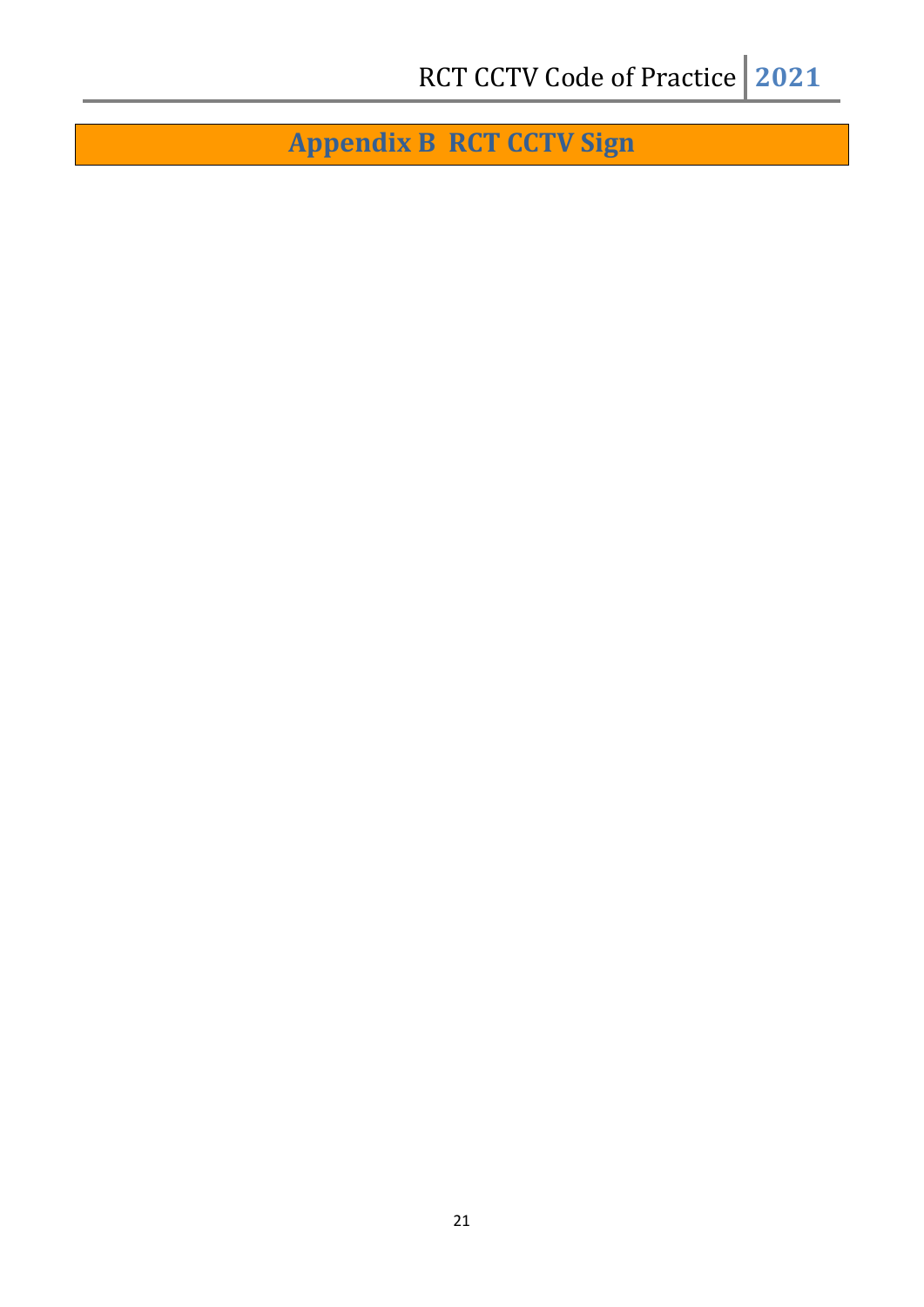



## **CAMERÂU AR WAITH CCTV IN OPERATION**

I ddibenion atal troseddu a diogelu'r gymuned For the purpose of Crime Prevention and Community Safety

## **CYDLYNYDD Y SYSTEM SYSTEM OPERATOR** 01443 425005

https://www.rctcbc.gov.uk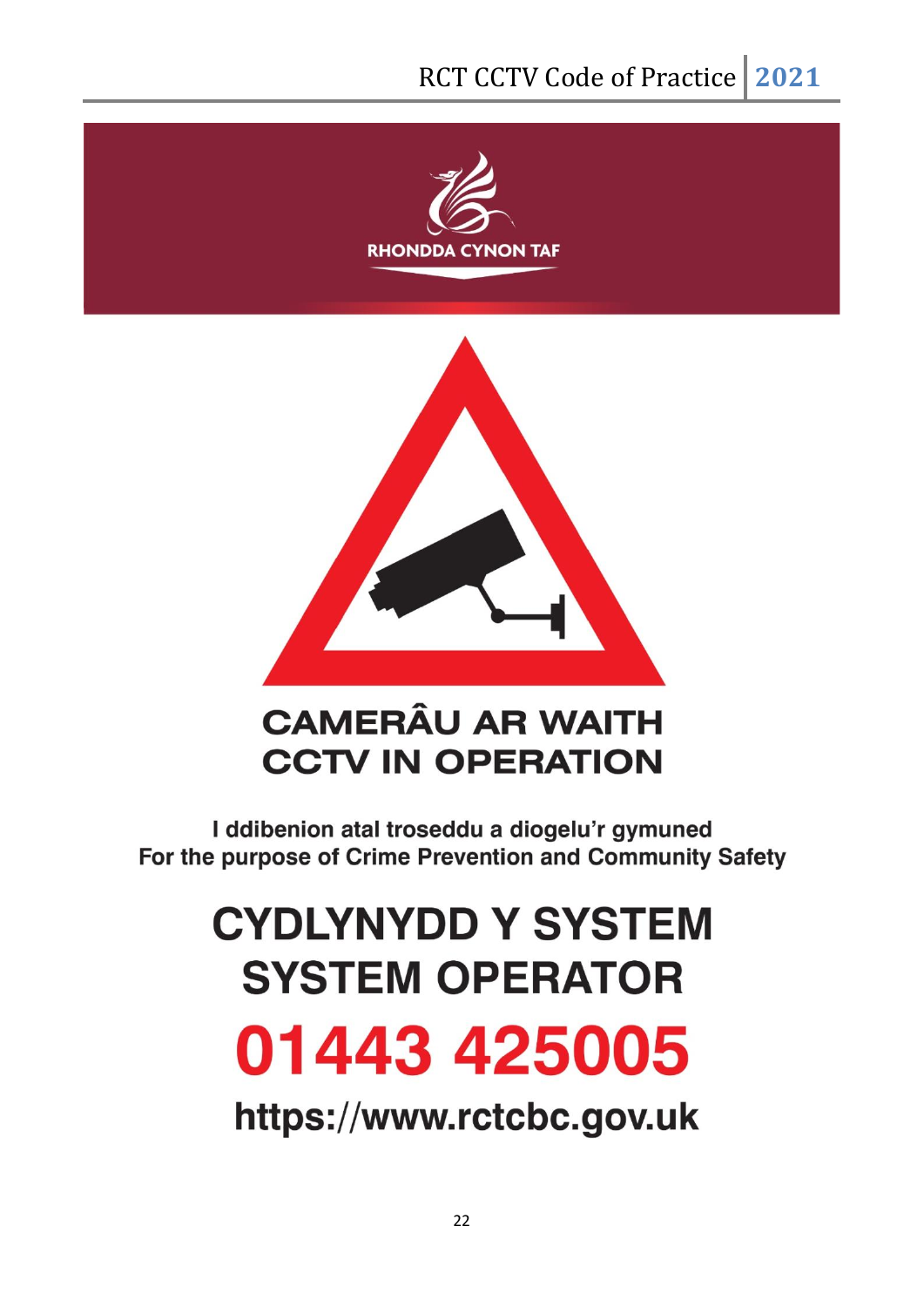#### **Appendix C Restricted Access Notice**

## **WARNING**

## RESTRICTED ACCESS AREA

Everyone, regardless of status, entering this area is required to complete an entry in the Visitors Log.

Visitors are advised to note the following confidentiality clause and entry is conditional on acceptance of that clause:

Confidentiality Clause:

**'In being permitted entry to this area you acknowledge that the precise location of the CCTV monitoring room is, and should remain, confidential. You agree not to divulge any information obtained, overheard**